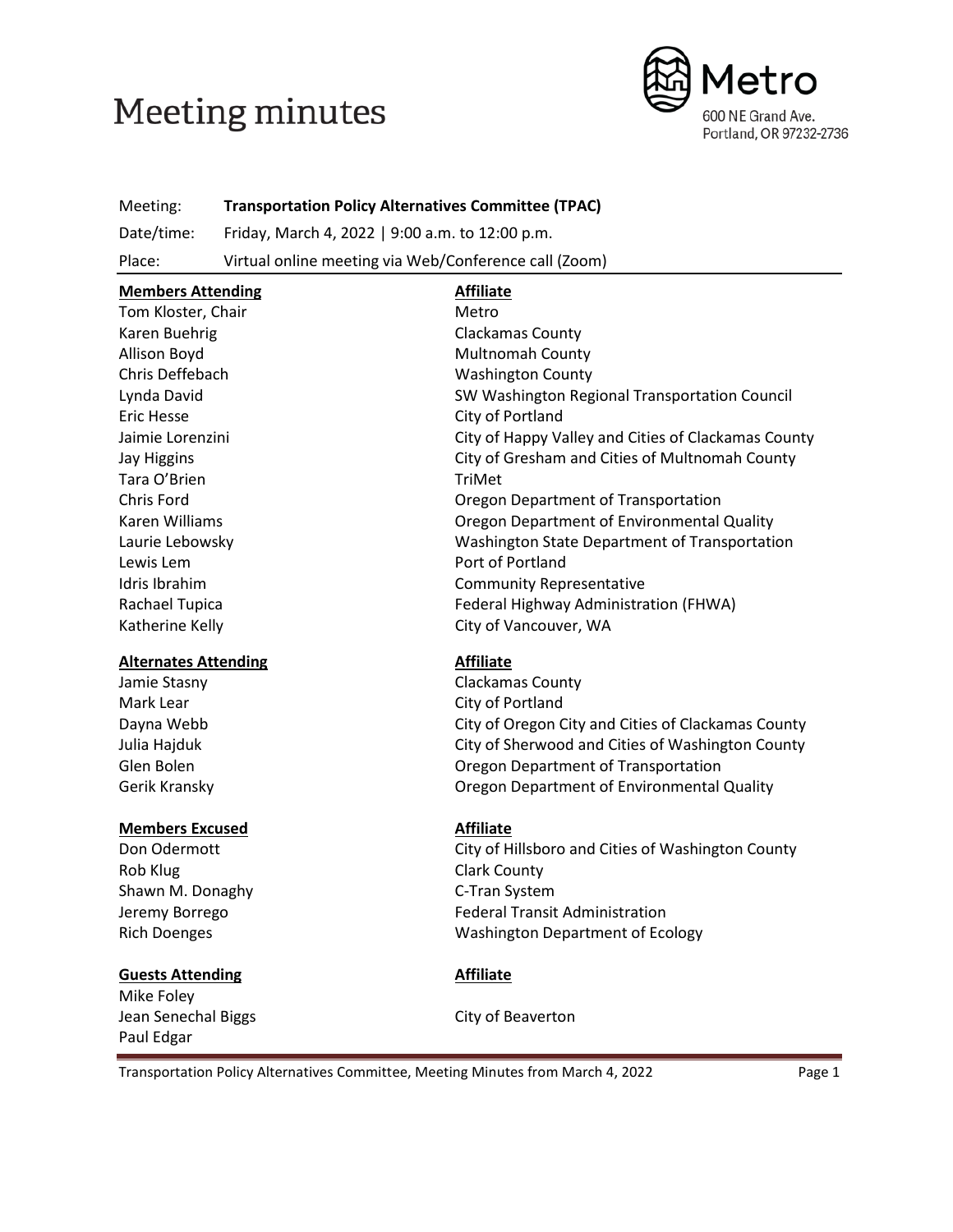#### **Guests attending, (continued)**

Kara Hall Fehr & Peers Cody Field Cody Field Roger Geller **City of Portland** Ted Labbe UGI Councilor Shirley Craddick Metro Councilor, JPACT Chair Brett Sherman Madrona Wealth Sarah Iannarone The Street Trust Steve Koper **City of Tualatin** Chris Smith No More Freeways Valerie Pratt **Valerie Pratt** City of Tualatin, Councilor Terry Kearns **AECOM** Nathan Clark **Stuart Collection** Michael Weston **City of King City** Ken Zaterain TriMet Kathy Hyzy **City of Milwaukie, Councilor** Brad Choi **City of Hillsboro** John Charles **Cascade Policy Institute** Aliza Whalen WSP Gregory Mallon WSP Brooke Jordan WSP Adela Mu WSP Josh Channell WSP Grant Olear WSP HW (unidentified) 3 Phone Callers (unidentified)

Nick Forty FHWA, Oregon Department of Transportation Alice Bibler Oregon Department of Transportation Garet Prior **Caret Prior** Cregon Department of Transportation Mandy Putney Oregon Department of Transportation Della Mosier Oregon Department of Transportation Rian Windsheimer Oregon Department of Transportation Tia Williams Oregon Department of Transportation Brendan Finn Oregon Department of Transportation Mike Mason **Case Communist Communist Communist Communist Communist Communist Communist Communist Communist Communist Communist Communist Communist Communist Communist Communist Communist Communist Communist Communist Commu** Michael Holthoff Oregon Department of Transportation Jason Kelly Oregon Department of Transportation Delia Mosier Oregon Department of Transportation

#### **Metro Staff Attending**

| Margi Bradway, Dep. Director Planning, Development & Research |                                                   |
|---------------------------------------------------------------|---------------------------------------------------|
| Ted Leybold, Resource & Dev. Manager                          | John Mermin, Senior Transportation Planner        |
| Kim Ellis, Principal Transportation Planner                   | Michelle Bellia, Office of Metro Attorney         |
| Ken Lobeck, Senior Transportation Planner                     | Lake McTighe, Senior Transportation Planner       |
| Dan Kaempff, Principal Transportation Planner                 | Grace Cho, Senior Transportation Planner          |
| Eliot Rose, Transportation Tech & Analyst                     | Molly Cooney-Mesker, Sr. Communications Associate |
| Ally Holmquist, Senior Transportation Planner                 | Caleb Winter, Senior Transportation Planner       |
| Thaya Patton, Sr. Researcher & Modeling                       | Clint Chiavarini, Senior GIS Specialist           |
| Roger Alfred, Office of Metro Attorney                        | Anne Buzzini, Metro Councilor Advisor             |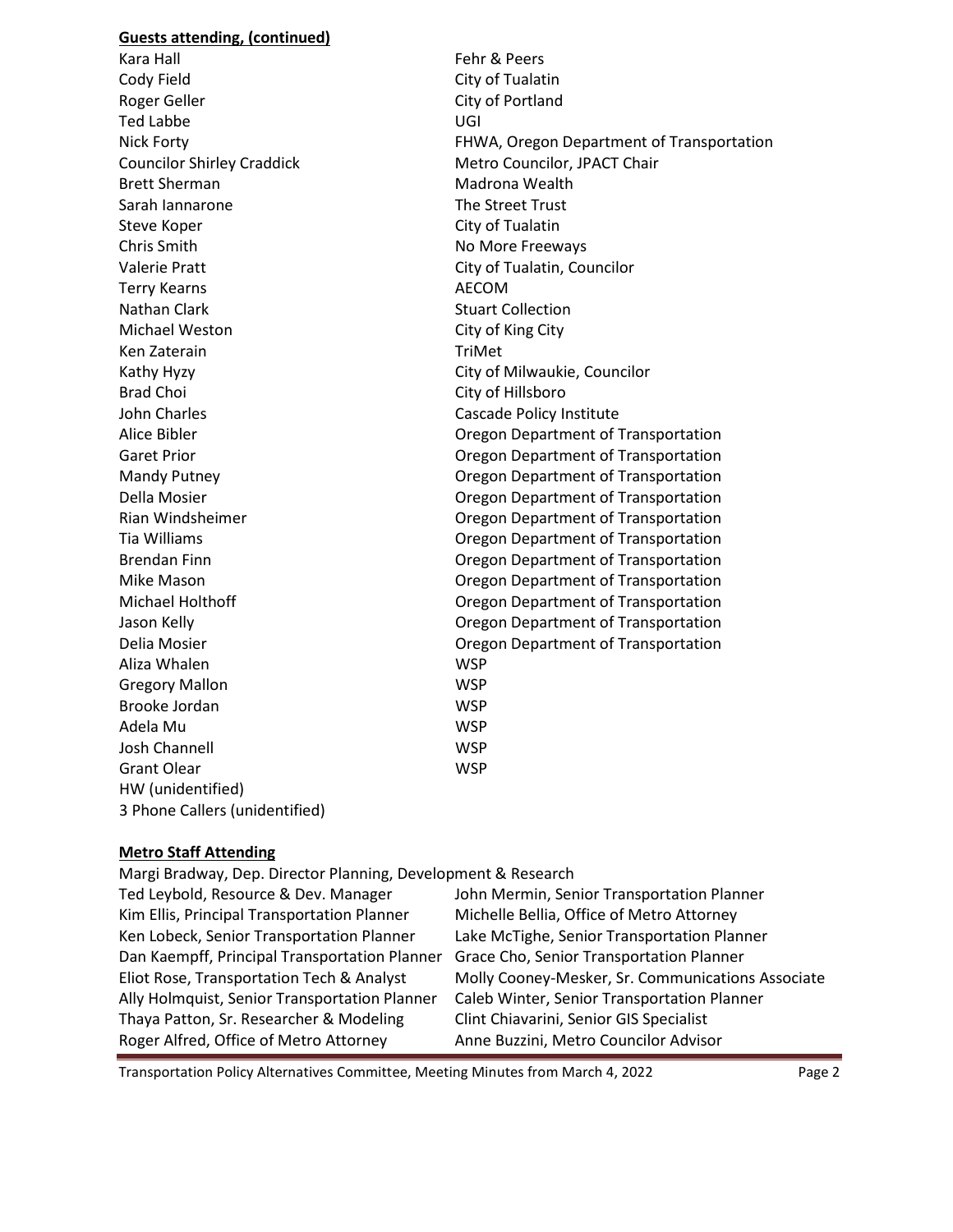Andrea Pastor, Sr. Regional Planner Ash Everfeld, Program Assistant Summer Blackhorse, Program Assistant Marie Miller, TPAC Recorder

Jodie Kotrlik, Resource Analyst Matthew Hampton, Sr. Transportation Planner Connor Ayers, Metro Councilor Advisor Grace Stainback, Associate Transportation Planner

# **Call to Order, Declaration of a Quorum and Introductions**

Chair Kloster called the meeting to order at 9:00 a.m. Introductions were made. A quorum of members present was declared. Committee members, member alternates, guests, public and staff were noted as attending. Reminders where Zoom features were found online was reviewed. A memo from Chair Kloster was shared detailing the new online format with panelists (committee members/alternates and presenters) and attendees (staff, guests and public members). A reminder was given on naming individual positions with the committee onscreen. Input was encouraged for providing safe space for everyone at the meeting via the link in chat. Comments would be shared at the end of the meeting.

### **Comments from the Chair and Committee Members**

- **Updates from committee members and around the Region** Tara O'Brien announced that TriMet just launched their Forward Together Program with a survey on their website now running. The link for this was shared:<https://trimet.org/forward/> More information will be brought to TPAC in May at a workshop with future TriMet service decisions.
- **Monthly MTIP Amendments Update** (Ken Lobeck) Chair Kloster referred to the memo in the packet provided by Ken Lobeck on the monthly submitted MTIP formal amendments submitted from the end of January to mid-February 2022. For any questions on the monthly MTIP amendment projects you may contact Mr. Lobeck directly.
- **Fatal crashes update** (Lake McTighe) The Jan-Feb 2022 traffic fatalities in Clackamas, Multnomah and Washington counties update was provided. It was noted there have been 25 traffic fatalities in 2002 to date. Names from ODOT preliminary report and news reports as of 2/24/22 were given.

Information on the Regional transportation safety webinar training *Part 1- The Safe System Approach: What is it and why is it getting so much attention?* Was provided. This will be held March 28, 10-11:30 a.m. with the link at attend shared: Safe System approach webinar training registration link: [https://us02web.zoom.us/webinar/register/WN\\_fbOr7SxPR7-LnkE183yCLg](https://us02web.zoom.us/webinar/register/WN_fbOr7SxPR7-LnkE183yCLg) Committee members were invited and are encouraged to attend.

• **Regional Flexible Funds Allocation (RFFA) update, timeline, next steps** (Dan Kaempff) Mr. Kaempff noted the supplemental memo sent regarding this item. It provides a summary of the project proposals received for consideration to be funded through the 2025-2027 Regional Flexible Funds Allocation (RFFA) and Parks and Nature Trails Bond, and outlines the next steps in the allocation process for these regional funds. 29 applications were submitted. Applicants were given the option of indicating their preferred funding source: RFFA, Trails Bond, or either source. The total requested amount is \$115,780,513.

A schedule of activities taking place through the spring and summer of this year leading to JPACT's decision on funding occurring in September with Council action scheduled for October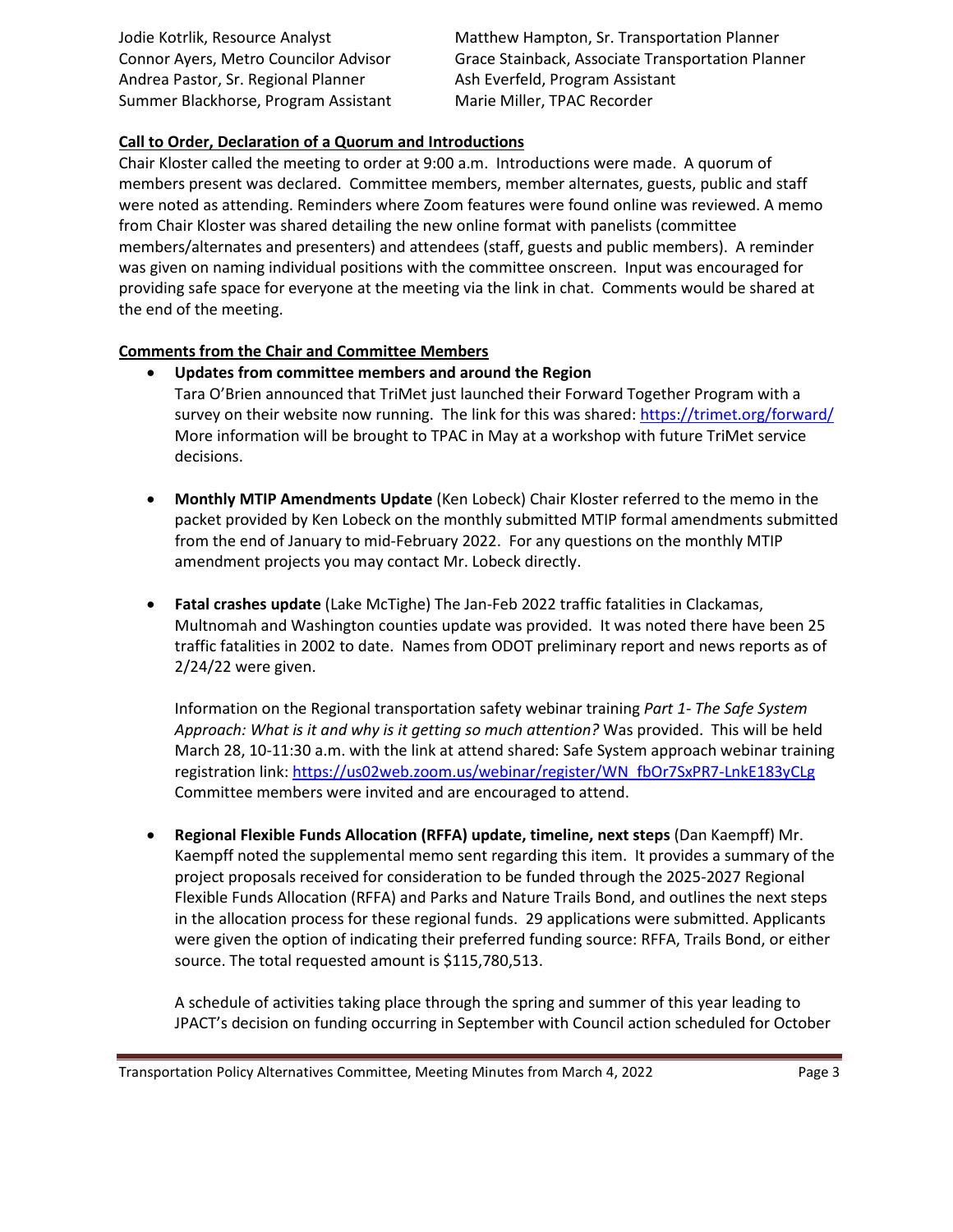was provided. A total of six discussions with TPAC are scheduled; two TPAC workshops as well as four regular TPAC meeting agenda items. Staff are currently placing the project applications onto the RFFA webpage: oregonmetro.gov/RFFA For more information on the projects the committee is encouraged to contact Mr. Kaempff directly.

• **Department Land Conservation & Development (DLCD) Climate Friendly & Equitable Communities Rulemaking (CFEC) update** (Kim Ellis) The link from the Secretary of State Link to download the draft Climate Friendly Equitable Communities rules: [https://lnks.gd/l/eyJhbGciOiJIUzI1NiJ9.eyJidWxsZXRpbl9saW5rX2lkIjoxMDEsInVyaSI6ImJwMjpj](https://lnks.gd/l/eyJhbGciOiJIUzI1NiJ9.eyJidWxsZXRpbl9saW5rX2lkIjoxMDEsInVyaSI6ImJwMjpjbGljayIsImJ1bGxldGluX2lkIjoiMjAyMjAzMDEuNTQyMjg4NzEiLCJ1cmwiOiJodHRwczovL3NlY3VyZS5zb3Muc3RhdGUub3IudXMvb2FyZC92aWV3UmVkbGluZVBERi5hY3Rpb24_ZmlsaW5nUnNuPTUwMTY2JnV0bV9tZWRpdW09ZW1haWwmdXRtX3NvdXJjZT1nb3ZkZWxpdmVyeSJ9.cEHq3BawyF-5IeiaRlSjw2xMZpzCt8k4E1JdugH9irQ/s/1049271541/br/127365927886-l) [bGljayIsImJ1bGxldGluX2lkIjoiMjAyMjAzMDEuNTQyMjg4NzEiLCJ1cmwiOiJodHRwczovL3NlY3VyZ](https://lnks.gd/l/eyJhbGciOiJIUzI1NiJ9.eyJidWxsZXRpbl9saW5rX2lkIjoxMDEsInVyaSI6ImJwMjpjbGljayIsImJ1bGxldGluX2lkIjoiMjAyMjAzMDEuNTQyMjg4NzEiLCJ1cmwiOiJodHRwczovL3NlY3VyZS5zb3Muc3RhdGUub3IudXMvb2FyZC92aWV3UmVkbGluZVBERi5hY3Rpb24_ZmlsaW5nUnNuPTUwMTY2JnV0bV9tZWRpdW09ZW1haWwmdXRtX3NvdXJjZT1nb3ZkZWxpdmVyeSJ9.cEHq3BawyF-5IeiaRlSjw2xMZpzCt8k4E1JdugH9irQ/s/1049271541/br/127365927886-l) [S5zb3Muc3RhdGUub3IudXMvb2FyZC92aWV3UmVkbGluZVBERi5hY3Rpb24\\_ZmlsaW5nUnNuPT](https://lnks.gd/l/eyJhbGciOiJIUzI1NiJ9.eyJidWxsZXRpbl9saW5rX2lkIjoxMDEsInVyaSI6ImJwMjpjbGljayIsImJ1bGxldGluX2lkIjoiMjAyMjAzMDEuNTQyMjg4NzEiLCJ1cmwiOiJodHRwczovL3NlY3VyZS5zb3Muc3RhdGUub3IudXMvb2FyZC92aWV3UmVkbGluZVBERi5hY3Rpb24_ZmlsaW5nUnNuPTUwMTY2JnV0bV9tZWRpdW09ZW1haWwmdXRtX3NvdXJjZT1nb3ZkZWxpdmVyeSJ9.cEHq3BawyF-5IeiaRlSjw2xMZpzCt8k4E1JdugH9irQ/s/1049271541/br/127365927886-l) [UwMTY2JnV0bV9tZWRpdW09ZW1haWwmdXRtX3NvdXJjZT1nb3ZkZWxpdmVyeSJ9.cEHq3Bawy](https://lnks.gd/l/eyJhbGciOiJIUzI1NiJ9.eyJidWxsZXRpbl9saW5rX2lkIjoxMDEsInVyaSI6ImJwMjpjbGljayIsImJ1bGxldGluX2lkIjoiMjAyMjAzMDEuNTQyMjg4NzEiLCJ1cmwiOiJodHRwczovL3NlY3VyZS5zb3Muc3RhdGUub3IudXMvb2FyZC92aWV3UmVkbGluZVBERi5hY3Rpb24_ZmlsaW5nUnNuPTUwMTY2JnV0bV9tZWRpdW09ZW1haWwmdXRtX3NvdXJjZT1nb3ZkZWxpdmVyeSJ9.cEHq3BawyF-5IeiaRlSjw2xMZpzCt8k4E1JdugH9irQ/s/1049271541/br/127365927886-l) [F-5IeiaRlSjw2xMZpzCt8k4E1JdugH9irQ/s/1049271541/br/127365927886-l](https://lnks.gd/l/eyJhbGciOiJIUzI1NiJ9.eyJidWxsZXRpbl9saW5rX2lkIjoxMDEsInVyaSI6ImJwMjpjbGljayIsImJ1bGxldGluX2lkIjoiMjAyMjAzMDEuNTQyMjg4NzEiLCJ1cmwiOiJodHRwczovL3NlY3VyZS5zb3Muc3RhdGUub3IudXMvb2FyZC92aWV3UmVkbGluZVBERi5hY3Rpb24_ZmlsaW5nUnNuPTUwMTY2JnV0bV9tZWRpdW09ZW1haWwmdXRtX3NvdXJjZT1nb3ZkZWxpdmVyeSJ9.cEHq3BawyF-5IeiaRlSjw2xMZpzCt8k4E1JdugH9irQ/s/1049271541/br/127365927886-l)

Between now and March 17 these will be refined further, then given to the DLCD Commission for their March 31 meeting where the first public hearing is expected. Some areas still being discussed for refinement include (1) overall timeline for compliance, (2) review of project lists and transportation plans, (3) consultations with Dept. of Justice and DLCD legal staff on Electric Vehicles (EV), and (4) bike network planning.

Asked if there would be a venue available for jurisdictions to discuss possible submission of comments, Ms. Ellis noted each jurisdiction can submit their concerns on the draft rules. There will be time after the rulemaking is completed to discuss further, including the June TPAC workshop. Metro is currently starting to debrief Council before their March 15 meeting.

#### **Public Communications on Agenda Items**

Paul Edgar, resident of Clackamas County, referred to two documents submitted for the record for public comments on the I-205 tolling project. The first letter was signed by all members of the Clackamas County Legislators Caucus dated March 2, 2022. The letter states "The current proposal for tolling I-205 will lead to more local traffic congestion, reduced road safety, and increased costs to everyday Oregonians; it is fundamentally unfair to our constituents and local businesses, and it will not help create the regional tolling program that OTC aims to establish. For these reasons we are united in our opposition to the current I-205 tolling plan."

The second document was an email dated March 3, 2022 that included "When in the past, I have talked about the importance of having a "Free-Flowing, I-205 Corridor", and doing this over these decades, this was equally about creating an alternative to a very broken I-5 Corridor through intercity Portland." The document contains further information on alternative corridor planning and routes. *Both documents were placed in the final meeting packet record.*

#### **Consideration of TPAC Minutes from February 4, 2022**

**MOTION: To approve minutes from January 7, 2022.**

Moved: Karen Buehrig Seconded: Tara O'Brien

#### **ACTION: Motion passed unanimously with no abstentions.**

*Note: The TPAC recorder received minor edits and corrections from Jaimie Lorenzini and Laurie Lebowski for the minutes, which were made on the minutes before finalizing.*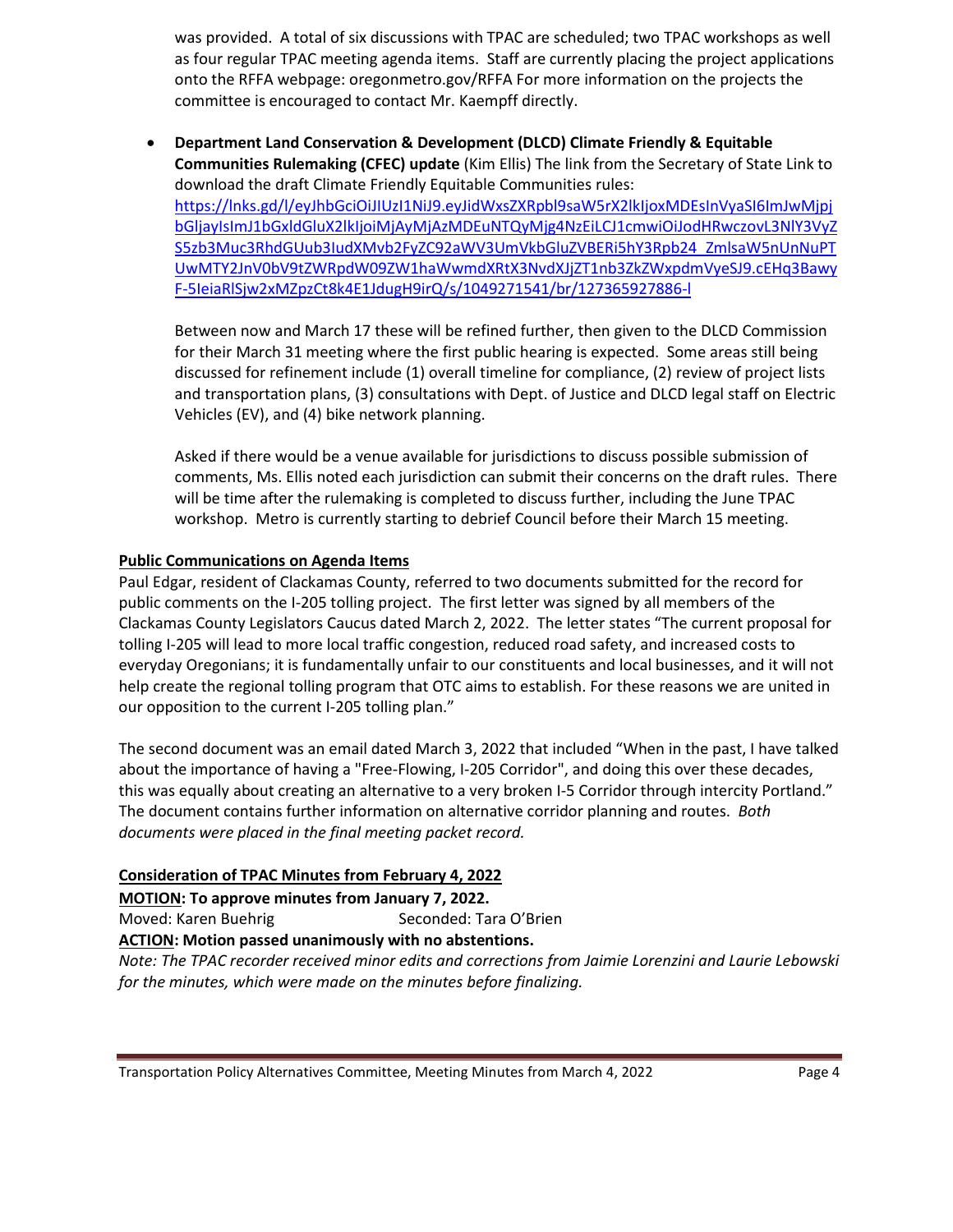### **Metropolitan Transportation Improvement Program (MTIP) Formal Amendment 22-5251** (Ken

Lobeck, Metro) Mr. Lobeck provided information on the March 2022 Formal Metropolitan Transportation Improvement Program (MTIP) Formal/Full Amendment regular bundle contained in Resolution 22-5251 and being processed under MTIP Amendment MA22-09-MAR. The bundle contains a total of nine project amendments. The March 2022 Formal MTIP Amendment bundle involves primarily technical and budgetary programming adjustments needed for upcoming federal reviews and required approvals

Short summary of the amendment:

- **Keys 22138 and TBD4:** The first two projects involve removing funding supporting Transportation Demand Management (TDM) from Portland's Washington/Stark safety improvement project in Key 22138. Portland will utilize approximately \$120,000 to support the completion of TDM activities per the RFFA award conditions for the project. The funding is being transferred to Key TBD4 (Temporary ID) and combined with required TDM activities supporting Portland's safety improvement project in Key 22134. The TDM activities will occur about the same time the construction phase moves forward for both projects. For Key 22138, Portland also was able to secure additional local funding increase the project scope up to the original submission concept. The "up-scope" action includes pedestrian crossings at SE 105th at the Stark and Washington intersections that were not included in the RFFA application. PBOT also identified a need for paving on SE Washington from 102nd to 108th. The added scope elements are within the existing project limits. As a result the project's estimated revised cost increases from \$6,532,000 to \$11,442,000.
- **Keys 21606 and 22575:** Key 21606 is an intersection improvement project by ODOT that includes a signal upgrade at the intersection of OR224 and Monroe St in Milwaukie. The project was initially considered to include additional safety improvements along Monroe Street. However, they were not included due to possible budget issues.

At the same time Milwaukie is proposing a Monroe Street Neighborhood Greenway project consisting of five segments that will provide pedestrian/bicyclist and safety improvements along the alignment. The five segments begin with Segment A at SE 21st St and proceed east along Monroe and Washington Streets out to Linwood Ave. Segments D and E are RFFA awarded improvements. ODOT's OR224 intersection improvement project acts as Segment B. The city of Milwaukie will provide funding supporting the pedestrian and safety improvements along segments A and C, but not B.

Upon additional cost reviews for segment B (Key 21606), the project has been determined to be overfunded. ODOT and Milwaukie determined a portion of the funding (approximately \$1.5 million) could be split from the intersection safety improvement project in Key 21606 and applied to pedestrian/bicycle and safety improvements along Monroe St (segment A). MTIP amendment actions are splitting the \$1.5 million from key 21606 and applying it to the new child project on Monroe St for the pedestrian/bicyclist and safety improvements. Together, Key 21606, Key 22576, and the RFFA funded project in Key 22141 will should provide the needed funding to complete all five segments proposed by the city of Milwaukie.

• **Keys 22316 and 22435**: Both projects are ODOT projects that experienced cost increases. The amendments are addressing the funding shortfalls. For Key 22316, the programming costs only captured the Oregon cost for the project and not the Washington portion. The correction results in the project doubling in cost. WASHDOT still is providing 50% of the project cost. For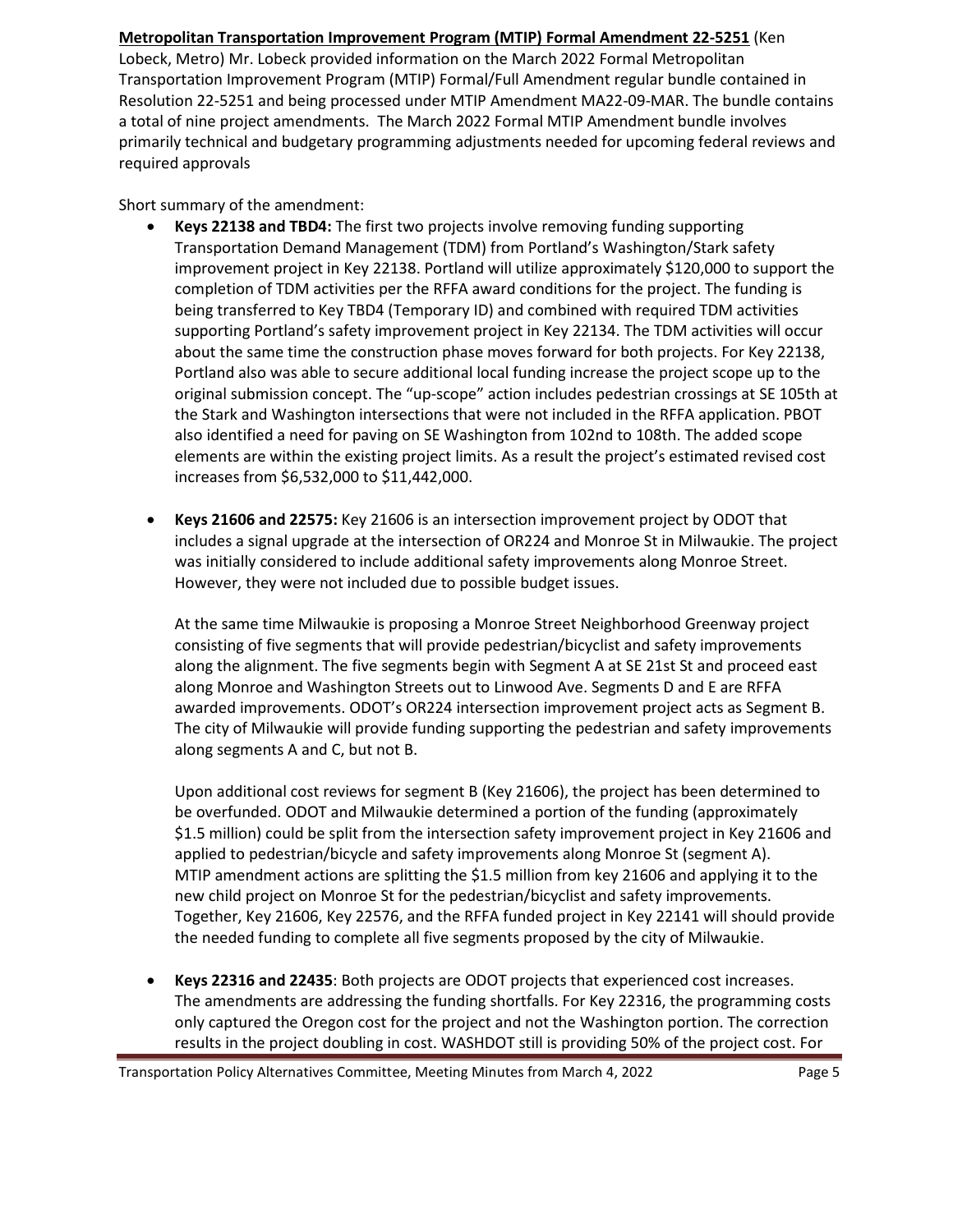Key 22435, inflation appears to be the villain here. The PE phase consultant contract cost was not correctly estimated. As a result, \$2 million of additional ODOT funds are being to address the PE phase shortfall.

• **Keys 20888, 22154, and 20889:** These three keys function as annual UPWP regional corridor study buckets. During last December, Metro began repositioning the UPWP buckets to be programmed as needed in FFY 2022. The Regional Corridor/Next Corridor UPWP buckets were not addressed at that time due the annual SFY 2023 study needs not being determined yet. Presently, the SFY 2023 Corridor Study needs are becoming clearer allowing the required programming adjustments to occur. They are occurring now to allow the final adjustments needed to occur in April administratively.

Comments from the committee:

- Chris Ford noted the time between TPAC, JPACT and Metro Council for consideration of MTIP amendments has stretched to nearly a two-month minimum. Inflation and project timelines have created concerns with making the process as timely as possible. Mr. Lobeck agreed the legislative requirements may be delayed or slow from agenda overloads with committees or other issues occurring, but Metro is working to meet critical deadlines for projects. Michelle Bellia added Metro Council is working through budget sessions currently which may affect some agenda schedules as well.
- Karen Buehrig thanked Mr. Lobeck for all the materials in the packet with the mapping especially helpful in understanding the projects. It was noted the significance with the Monroe Street project moving forward that connects through Milwaukie, a portion on unincorporated Clackamas County to 82<sup>nd</sup> Ave. where local funds are able to work with these. Mr. Lobeck credited Kelly Brooks for support of this project.
- Rachael Tupica supported Mr. Ford's comments and concern on moving amendments forward with priorities and numerous projects occurring. Ted Leybold noted a lot of the timeline at Metro is driven by the notification requirements for the public meetings and public comment periods. Metro has worked hard over the past several years to provide amendment process that is compressed to move the comment period right up to time of Metro Council dates. Metro is moving as fast as requirements allow. Future optional discussions could include project changes/requirements for amendments.

Ms. Tupica acknowledged the balance between agenda schedules with the required comment periods, and encouraged Metro setting clarity on dates so that project timelines with budgets could move forward and stay on track. Mr. Leybold noted the increased number of amendments in the last several years. Perhaps most affect for change is looking at kinds of projects that are coming through as opposed to bundles of projects. Mr. Ford noted the sensitivity of the timeline happens after JPACT acts as the moments things become less certain.

**MOTION: TPAC to provide JPACT an approval recommendation of Resolution 22-5251 consisting of nine projects which require the needed changes to complete various federal delivery approval steps.** Moved: Chris Deffebach Seconded: Allison Boyd **ACTION: Motion passed with one abstention, Lewis Lem**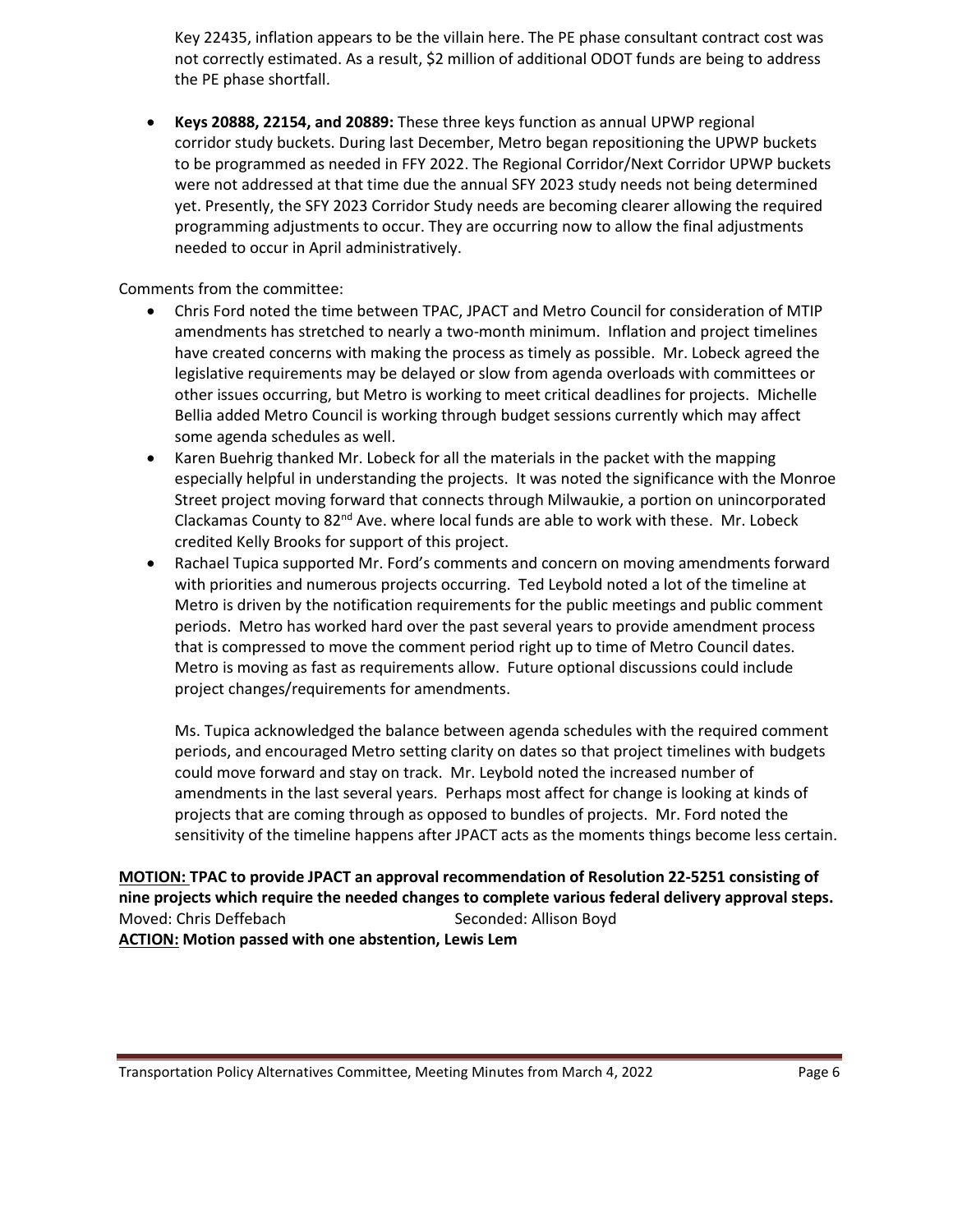**2018 Regional Transportation Plan (RTP) Amendment 21-1467, I-205 Toll Project** (Kim Ellis, Metro, Mandy Putney & Garet Prior, ODOT) Kim Ellis presented a review of the RTP amendment process. The RTP amendment is being considered prior to the MTIP amendment as projects must be in the RTP to be listed in the MTIP. Requirements with the amendments, including public comment periods and committee roles were reviewed.

Key concerns JPACT requested TPAC to address following the February meeting were:

❑ ODOT commitments are currently too broad – more specificity and how JPACT can hold ODOT accountable needs to be described

❑ Establish a formal structure for the impacted local jurisdictions, JPACT and the Metro Council to be involved in project decisions

❑ Develop a plan to ensure consistency between I-205 and the Regional Mobility Pricing Project (RMPP), and do not begin tolling on I-205 until FHWA has approved the RMPP

❑ Ensure the I-205/Abernethy Bridge (Phase 1A) project remains on current schedule

- ❑ Reduce the scope of the MTIP amendment to include only the NEPA process
- ❑ Provide financial transparency

❑ Commitment from ODOT to analyze 2027 data on community impacts

□ A specific plan to mitigate diversion from day one and in the long-term

❑ Implement the recommendations from the Equity and Mobility Advisory Committee (EMAC)

❑ Address appropriate income levels for waivers to tolling and plan to address cost-burdened low income drivers

Mandy Putney and Garet Prior, ODOT, presented information on the proposed amendments. Appreciation on input from TPAC and JPACT in refining these amendments was noted. Conversations and discussions between ODOT and regional partners have taken place regarding the commitments given by ODOT since the last meeting. These subjects include:

- Elevate and clarify the role of local policy makers and stakeholders
- Coordinate diversion impacts mitigation with the region
- Enhance the connection between Regional Mobility Pricing Project and I-205 Toll project
- Center equity in process and outcomes
- Increase transit and multimodal transportation options
- Provide fiscal transparency to build trust and understanding

Engagement timelines were shown planned through 2025 for toll policies, Regional Mobility Pricing Project, and I-205 Toll Project. Mr. Prior noted conversations, questions, and critiques have improved these amendments and the operations of ODOT's approach to congestion pricing/tolling, and ODOT hopes this new information and ODOT Commitments provides the clarity, accountability, and transparency needed to take the RTP and MTIP amendment steps today, knowing that there will be many checkpoints before tolling begins.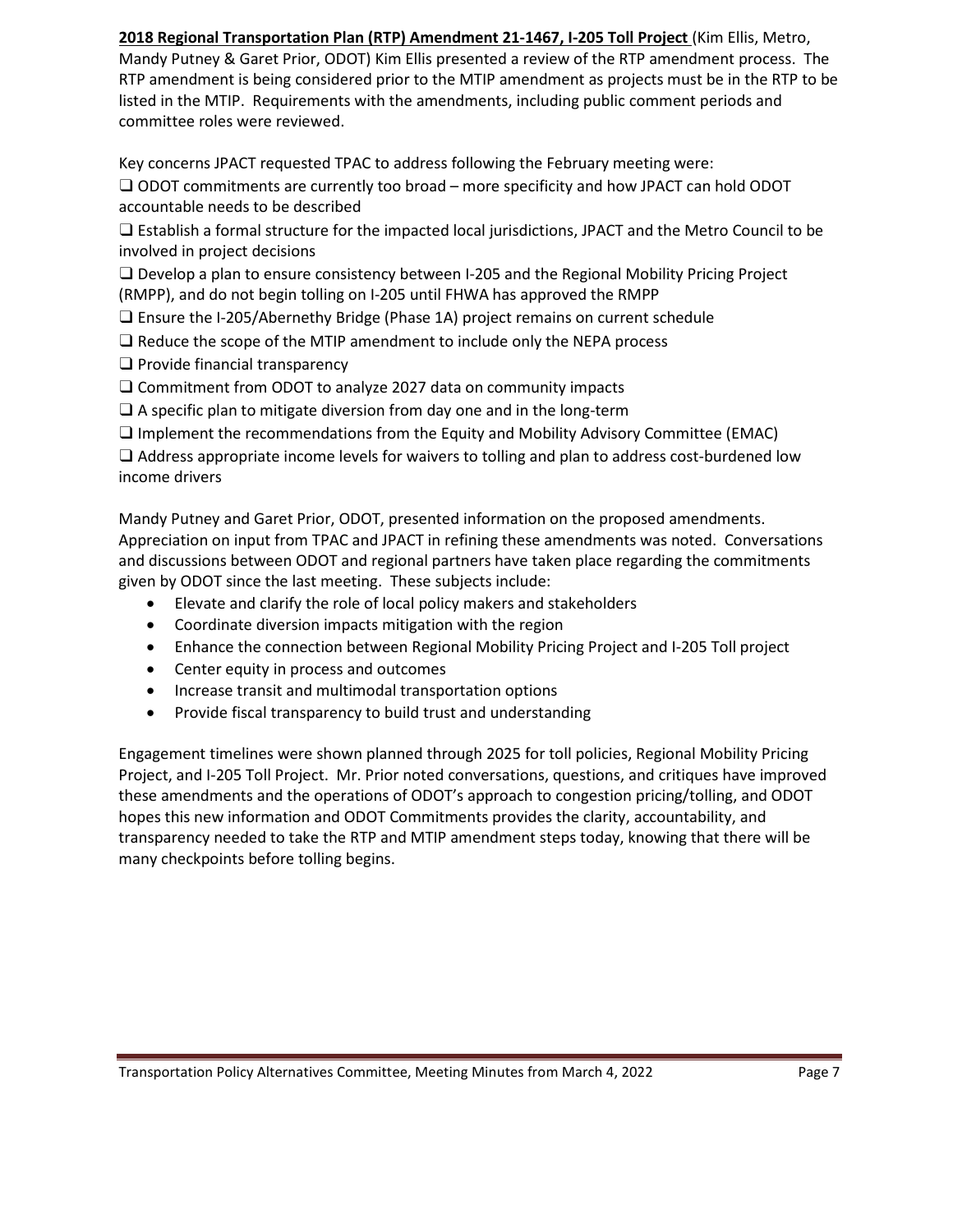ODOT can accept the proposed revised I-205 Toll Project RTP amendment proposal provided by Clackamas County, and with some small but important revisions, ODOT is supportive of its passage. The revisions by ODOT were given as such:

The Project would toll all lanes of I-205 on or near the Abernethy Bridge and Tualatin River Bridge. The Project's purpose is to raise revenue to fund construction of the I-205 Improvements Project and manage congestion between Stafford Road and Oregon Route 213 (OR 213). The PE phase includes completion of environmental analysis under the National Environmental Policy Act (NEPA) and initial design for toll infrastructure. The NEPA process for the I-205 Toll Project will analyze the benefits and impacts of tolling on I-205 between Stafford Road and Oregon Route 213 (OR 213), and describe mitigation commitments. In addition, ODOT has developed a "I-205 Toll Project: Commitments for ODOT and Regional Partners" document. The below items will be addressed during the NEPA process:

3. Enhancing the connection between the Regional Mobility Pricing Project (RMPP) and the I-205 Tolling Project: During the I-205 Tolling NEPA process, the cost, opportunities and impacts associated with tolling on I-205 and the RMPP will be identified and discussed with regional partners before design activities for the tolling program begin. In addition, Regional Toll Policies will be developed. This will inform the on-going development of a comprehensive regional tolling and congestion pricing plan that ensures that no one part of the system is tolled until the RMPP FHWA has been approved the RMPP or ODOT has developed a plan the region supports.

4. Centering on Equity in our process and outcomes: Continue to use the Oregon Toll Program's Equity Framework and support the recommendations from the Equity Mobility Advisory Committee (EMAC) to guide the I-205 Toll Project. In addition, the NEPA process should demonstrate how the pricing system is truly managing to travel demand to reduce greenhouse gases. The Low-Income Toll Report will inform the NEPA process. The NEPA process should also include income-based exemptions-strategies and revenue projections necessary to fund the climate and equity efforts identified by EMAC and local jurisdictions.

5. Increasing regional Transit and Multimodal Transportation options - In coordination with a Transit Multimodal Work Group (TMWG), a Transit and Multimodal Corridor Strategy will be developed to identify and fund priority projects and programs and ensure that reliable, emissions-reducing, and a competitive range of transportation options are provided to advance climate, safety, and mobility goals, and prioritize benefits to Equity Framework1 communities. The Transit and Multimodal Corridor

Strategy will address how priority projects that are ineligible for State Tollway Account revenue or gas tax revenue will be funded, including funding for ongoing operations and capital cost of additional buses, stops, facilities and other transit improvements. The Transit and Multimodal Corridor Strategy will address how ODOT and regional partners will secure and distribute the necessary funding required to implement the Transit and Multimodal Corridor Strategy in coordination with local jurisdictions and transit providers.

Comments from the committee:

- Karen Buehrig appreciated the work ODOT has done working together with TPAC to help move the NEPA process forward which is very important to Clackamas County. It was helpful for Mr. Prior to walk through the proposed edit on what the County submitted for changes on the amendment, and will be prepared to make a motion when the time comes on this agenda.
- Chris Deffebach appreciated the work from Clackamas County to help highlight the importance of these issues, and the efforts by ODOT to help highlight planned engagements and strategies. Clarification was noted on the #5 commitment to increase transit and multimodal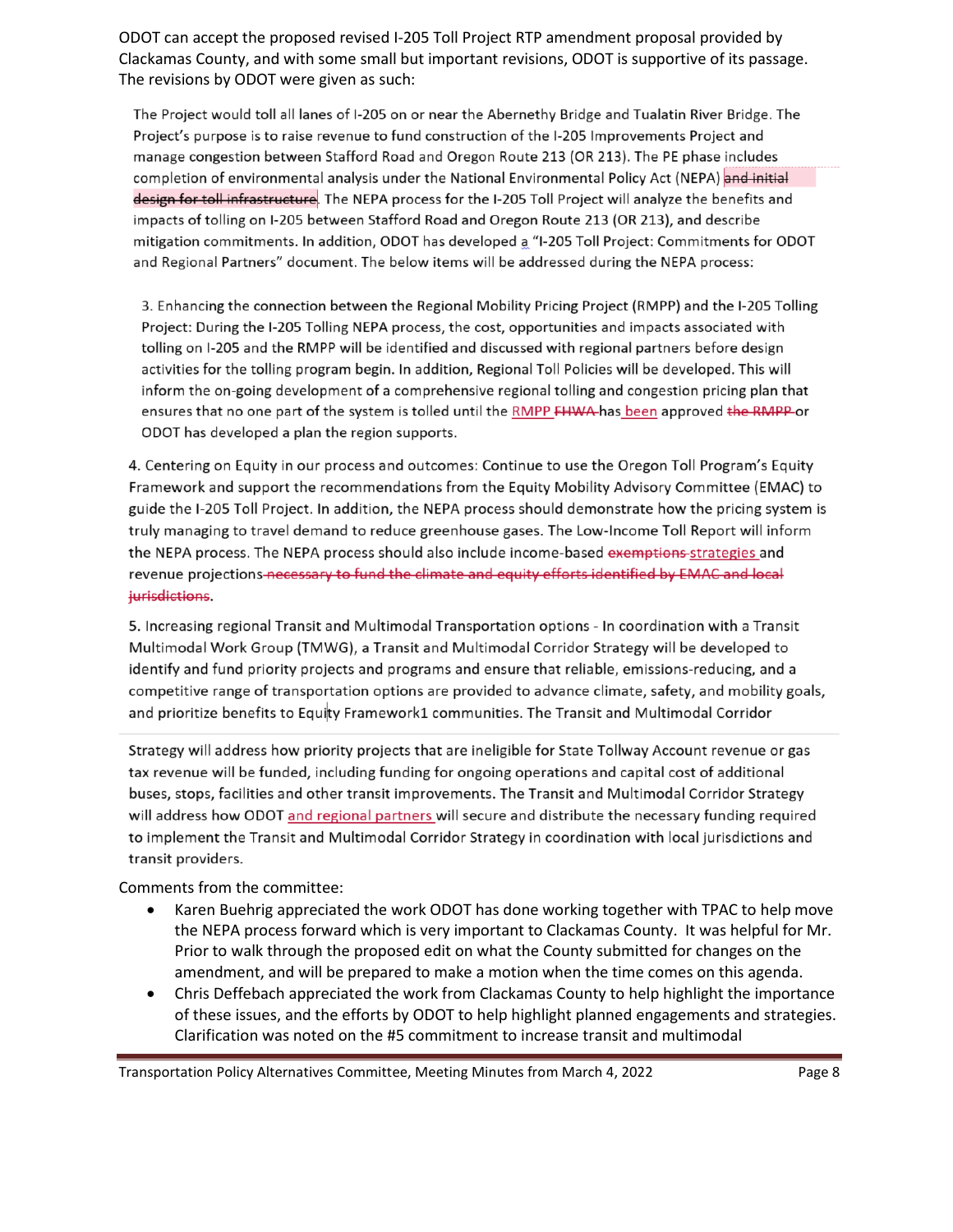transportation options, with a reminder that this amendment is addressing the I-205 corridor with multimodal transit options, but other transit projects are needed as well region-wide with investments, not just the I-205 corridor. ODOT agreed with this clarification.

- Eric Hesse asked about the sequence on motion and amendments. Chair Kloster noted he would ask for a motion to approve as recommended, then have discussions on the motion with proposed amendments as needed. Mr. Hesse asked for clarification on the timeline with OTC policies and intersections with adoption of the RTP. It was expected more alignment is anticipated moving forward. Mandy Putney noted the new regional policy committee being deeply involved in the Oregon Highway Transportation Plan update conversations. The state plan needs to be aligned with the regional plan. Expected overlaps in conversations will involve liaison groups between JPACT and ODOT for state policy conversations as well. Mr. Prior noted the timelines for each planning update work out well for coordination.
- Chris Ford asked for clarification where the project description fits in the RTP with language proposed specific to this amendment. Michelle Bellia with the Office of Metro Attorney noted process-wise it is helpful for Metro when we have these preliminary questions completed and have a motion to approve, then can amend the motion with such discussions on where this language goes regarding the RTP. Noting the concern from possible multiple project descriptions in the RTP, and surprise of references and outcomes not currently in the RTP, Ms. Bellia noted they will be looking at the best place for location of language with intent of the approved motion, per discussion.
- Jaimie Lorenzini asked how firm the ODOT commitments were, which are not necessarily in the RTP, and if opportunities to address revisions in the future were possible. It was also asked if exploring the connections between specific to the I-205 tolling project and the RMPP, would ODOT consider exploring the concepts of sunset on the I-205 toll project in certain scenarios in the RMPP if not approved.

Ms. Putney noted the Oregon Transportation Commission is the toll rate authority in the state, and ODOT cannot speculate on future actions they may choose to take such as sunset projects. Regarding the commitment list it was asked if other additions were suggested. Mr. Prior added it would be helpful to get to the motion first with the proposed commitment list and have additional comments wanted sent to JPACT with the motion.

Ms. Lorenzini noted her concerns were not a desire to change the commitments but to understand iterative the commitments are moving forward with the process if there was interest in adding future commitments. Regarding the sunset issue this is less about landing this on OTC but for considering this as contingency if the RTP is delayed. Ms. Putney noted these considerations were years away and ODOT would address them if asked by OTC to do so. ODOT is planning to stay engaged with Metro and our regional partners and is always open to feedback and input. Asked if considerations with RMPP and I-205 will have further discussions as future analysis is known, Ms. Putney agreed.

**MOTION: TPAC to approve RTP amendment 21-1467 including Exhibit A to Ordinance 21-1467 with highlighted strikethroughs and underscore additions starting on page 113-117 of the meeting packet, with revisions proposed by Clackamas County sent to TPAC on March 1 for the RTP Appendix A project description to add to the I-205 project, and in addition directing Metro staff to incorporate into the RTP and RTP project description for JPACT consideration.** Moved: Karen Buehrig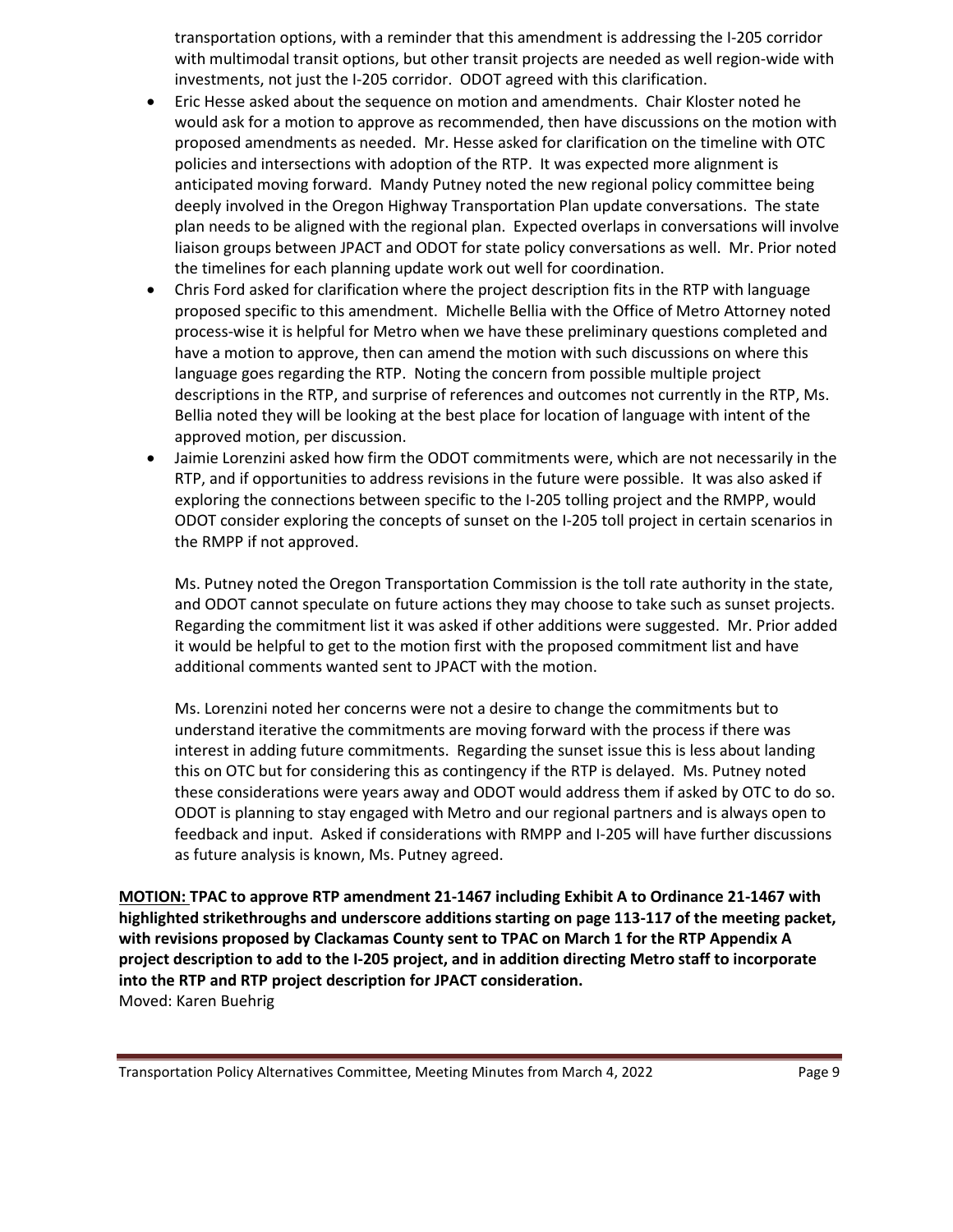Michelle Bellia noted it would be easier to have the original staff recommendation motion to approve be made before additional amendments to the motion from Clackamas County and ODOT. Ms. Buehrig noted the wording was phrased in response to three layers of language with commitments and project descriptions, but could withdraw the motion for process purposes. Ms. Bellia added that for the purpose of providing JPACT an amendment that incorporates all further amendments to this motion they could start with the first specific amendment to approve.

# **MOTION: TPAC to recommend Amendment 21-1467 to the 2018 Regional Transportation Plan (RTP) to include the preliminary engineering phase of the I-205 Toll Project, and to clarify the financial connection of the I-205 Toll Project to the I-205 Improvement Project (original staff recommendation)**

Moved: Laurie Lebowsky Seconded: Julia Hajduk

Discussion on the motion:

• Karen Buehrig addressed proposed amendment to this motion. Prior to this meeting TPAC received instructions from JPACT to address concerns, Clackamas County submitted proposed changes, which were shown on screen from page 117 of the packet specific to the project description, which is one piece of the amendment. This page is titled **Exhibit A to Ordinance No. 21-1467, 2. Amend 2018 RTP Appendix A to add I-205 Toll Project (Preliminary Engineering Phase) as follows:** highlighted text.

In addition, added draft language to the ODOT commitments to add reference that have been developed addressing both the I-205 project and RTP are written to call out the different categories specific to the job description to I-205 and what would be done from NEPA. This begins on page 715 of the packet, titled **Project Description Amendments to RTP Ordinance, I-205.**

In response to what ODOT has proposed in the I-205 Toll Project: Commitments for ODOT and Regional Partners" document, Clackamas County particularly calls out bullet #3 in regarding how the on-going development of a comprehensive regional tolling and congestion pricing plan that ensures that no one part of the system is tolled until the FHWA has approved the RMPP or ODOT has developed a plan the region supports.

Staff prepared to send links in chat for all documents referenced to been seen by committee members before actions taken on motions.

• Michelle Bellia described as Step 1 as those documents referenced by Ms. Buehrig as attachments to the ordinance, where language in the ordinance itself references the documents (attachments). In addition, there would be a note in the ordinance regarding the attachments for concerns/issues on the commitments with the need to address them as part of this project.

Step 2 to this document with removal of language with the project description will need to be addressed in the project description piece. It was important to flag three places where the NEPA process is referenced in regard to the intent to amend the description that is part of the RTP amendment. The table, summary and map we can leave for later. The project description is the Appendix to the RTP. As part of the bigger picture, as motion to amend there will be two actions coming out of this:

Transportation Policy Alternatives Committee, Meeting Minutes from March 4, 2022 Page 10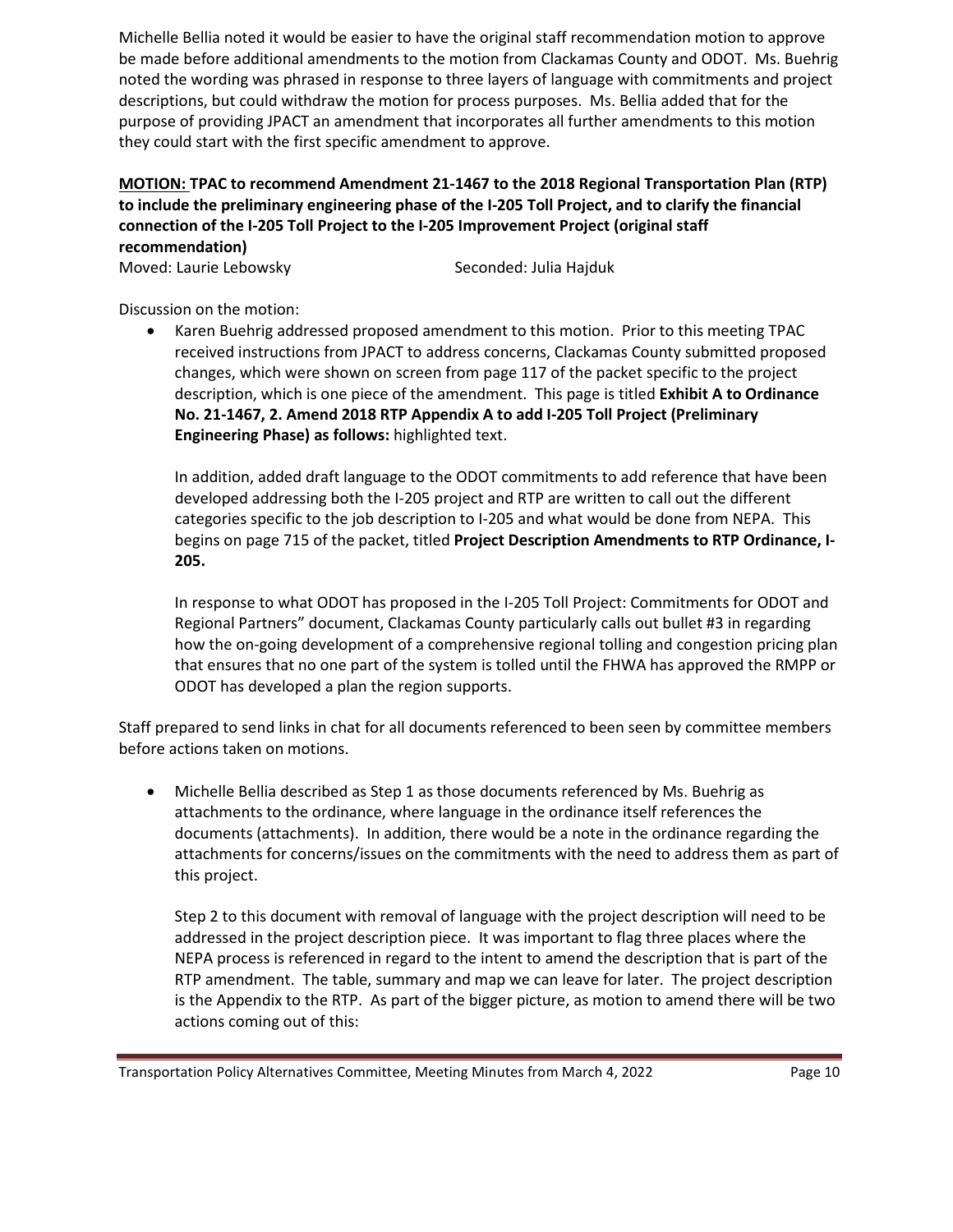- Attachment to the ordinance
- Amendment to the project description Regarding references to the NEPA process, if a member want to amend the project description staff can be directed to work on this, or have specific projects called out in the RTP that may currently not be referenced from multiple projects.
- Julia Hajduk noted that what Ms. Bellia was describing is not what Ms. Buehrig's earlier motion was. Clarity is needed on which motions are being voted on.
- Michelle Bellia noted Metro's attorneys have been trying to figure out where specific goes appropriately. Pieces can go on the project description that can be part of the recommendation for consideration.
- Karen Buehrig noted the County made this amendment to the project description because this establishes the place to see the I-205 tolling project, where it is not described in the RTP. If TPAC could recommend a change in the project description and have Metro staff and attorneys incorporate these amendments into the RTP and RTP project descriptions for JPACT consideration that would have the same affect in the I-205 project description that may get us to the amendment. Ms. Bellia concurred that these changes could be worded and placed in a separate document to accompany the project description for an amendment to the ordinance.
- Chris Ford asked that Metro confer with ODOT staff when drafting project descriptions for amendments before sending this to JPACT for consideration. Mr. Ford asked a question on the proposed language. His understanding is that the ODOT commitments are incorporated into the RTP action in whatever way Metro seem appropriate. What is the purpose of the language that is listed in the amendments?
- Karen Buehrig noted they were designed to be specific to the I-205 toll project, they were designed to recognize ODOT had created a specific list that is much broader, and they were designed to call out and incorporate those things that were important to the NEPA process. Ms. Buehrig noted the work was tied to activities that ODOT has said they were already doing.

More discussion was held on the different documents, conditions of approval, what versions of the project description and commitments proposed would be recommended, and changes in language designed for the RTP and/or amendments to motions.

Julia Hajduk noted some confusion on proposed motions. Referring to the original motion made by Karen Buehrig, with content of the amendment to modify the project description, and have staff "make it so", clarification was asked on this.

Karen Buehrig noted her motion would be to amend the project description for all that information, and that Metro staff and attorneys should "make that so" when presented to JPACT. The action we have before us is a recommendation of approval of a proposed project description. More discussion was held on amendment processes.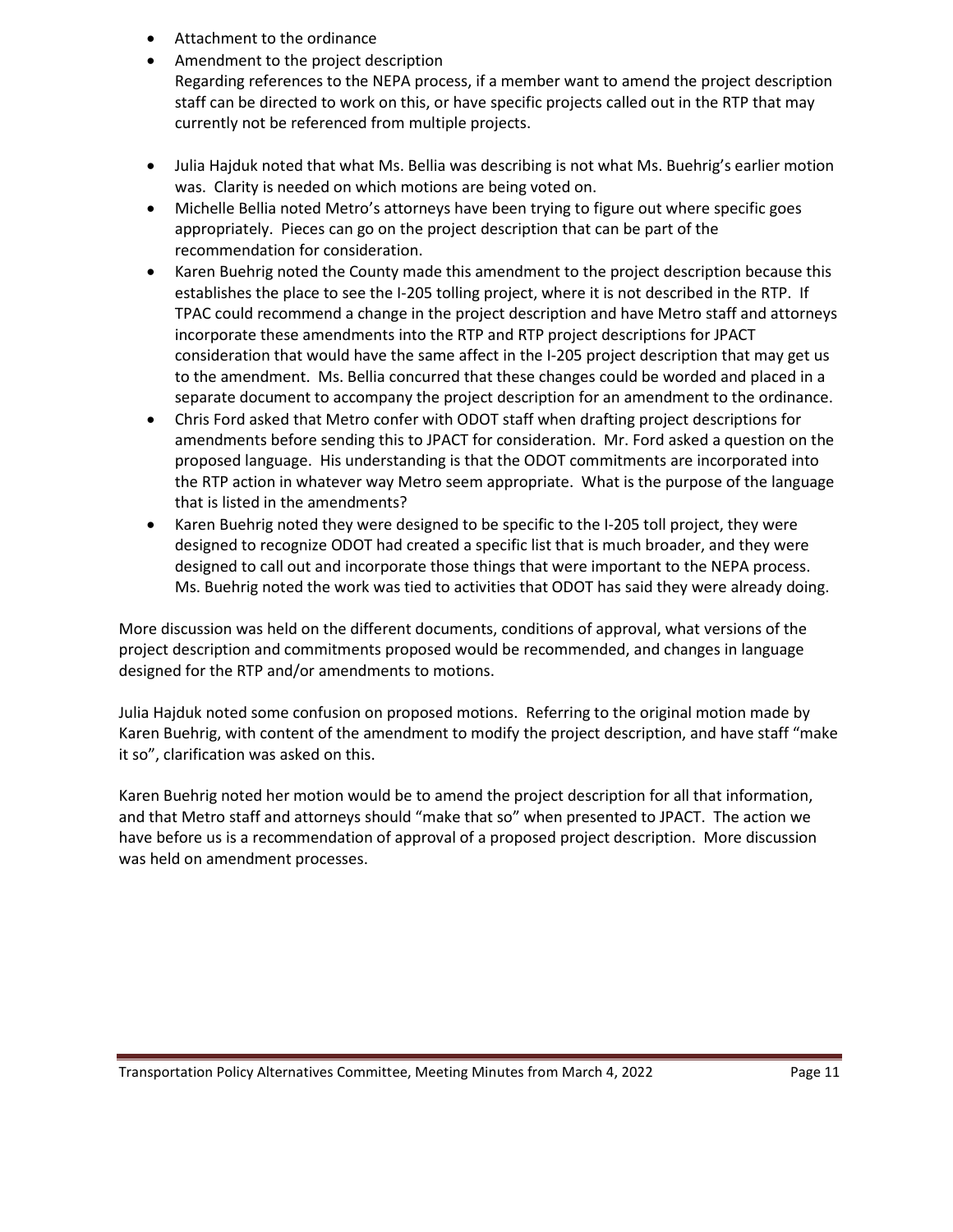**MOTION WITH AMENDMENT: TPAC to approve RTP amendment 21-1467 including Exhibit A to Ordinance 21-1467 with highlighted strikethroughs and underscore additions starting on page 113- 117 of the meeting packet, with revisions proposed by Clackamas County sent to TPAC on March 1 for the RTP Appendix A project description to add to the I-205 project, and in addition directing Metro staff to incorporate into the RTP and RTP project description for JPACT consideration. This motion would include ODOT edits as were described by Mr. Prior in the presentation, from those edits presented by Clackamas County amendments.**

Moved: Karen Buehrig Seconded: Jaimie Lorenzini

Further discussion from committee members:

- Laurie Lebowsky had a question on the scope of the NEPA process in the MTIP amendment, but would defer on this until the next agenda item.
- Eric Hesse noted changes from the RTP amendment may mean changes to the proposed MTIP amendment to follow. It was noted that these projects are pointing to the RTP adoption as high stakes key checkpoints, and may require more discussion given the importance to the region. It was noted given OTC's authority on tolling seemed to be captured with ODOT's intent with commitments, but that it might be suggested to adjust language regarding project funding from tolls to reflect investments are jointly shared with regional partners.
- Mandy Putney clarified that the EMAC is an advisory group to the OTC which has a series of recommendations about what they feel should be funded with planned projects around the table. The RTP is a document of planned projects not related to OCT processes. The language in these documents speaks to different bodies.
- Tara O'Brien noted the NEPA process will help identify the mitigations on both transit and those specific to the I-205 project. TriMet is participating in the transit multimodal working group and helping to prioritize this list. The list will help ensure we identify those transit projects most useful as mitigation strategies. We look forward to working with our transit and regional partners to help secure and distribute funding for these projects.
- Karen Williams provided DEQ's willingness to support ODOT amendments to the Clackamas County amendments as proposed. A more substantial willingness to support this is an explanation how we can be certain that ODOT commitments will be funding mitigation projects that are identified through the NEPA process. Ms. Putney noted documentation through the NEPA process and final decision of the document accepted by FWHA will direct mitigation projects required.
- Jaimie Lorenzini validated the desire for additional checkpoints on timelines. It was suggested that when ODOT plans to re-approach the region about construction for these entries, it would be useful to see this separate from the 2023 RTP update. It would be helpful not to see a scenario in which conflicting timelines occur and interfere with the RTP adoption. Chris Ford noted this would regard funding of the project, addressed with the MTIP. Small sections of projects taken separately for adjustments within the RTP would not be efficient. Ms. Lorenzini noted the timeline that showed different checkpoints relating to the 2023 RTP update with policies, then decision making points for construction/engineering for the projects. Ms. Lorenzini's interest is making sure the decisions for the construction/PE for the I-205 project and pricing project occur separate from the decision to approve the overall 2023 RTP update. Clackamas County and the rest of the region can work together to provide substance, equity and project success.

Following discussions the committee voted on proposed motions.

Transportation Policy Alternatives Committee, Meeting Minutes from March 4, 2022 Page 12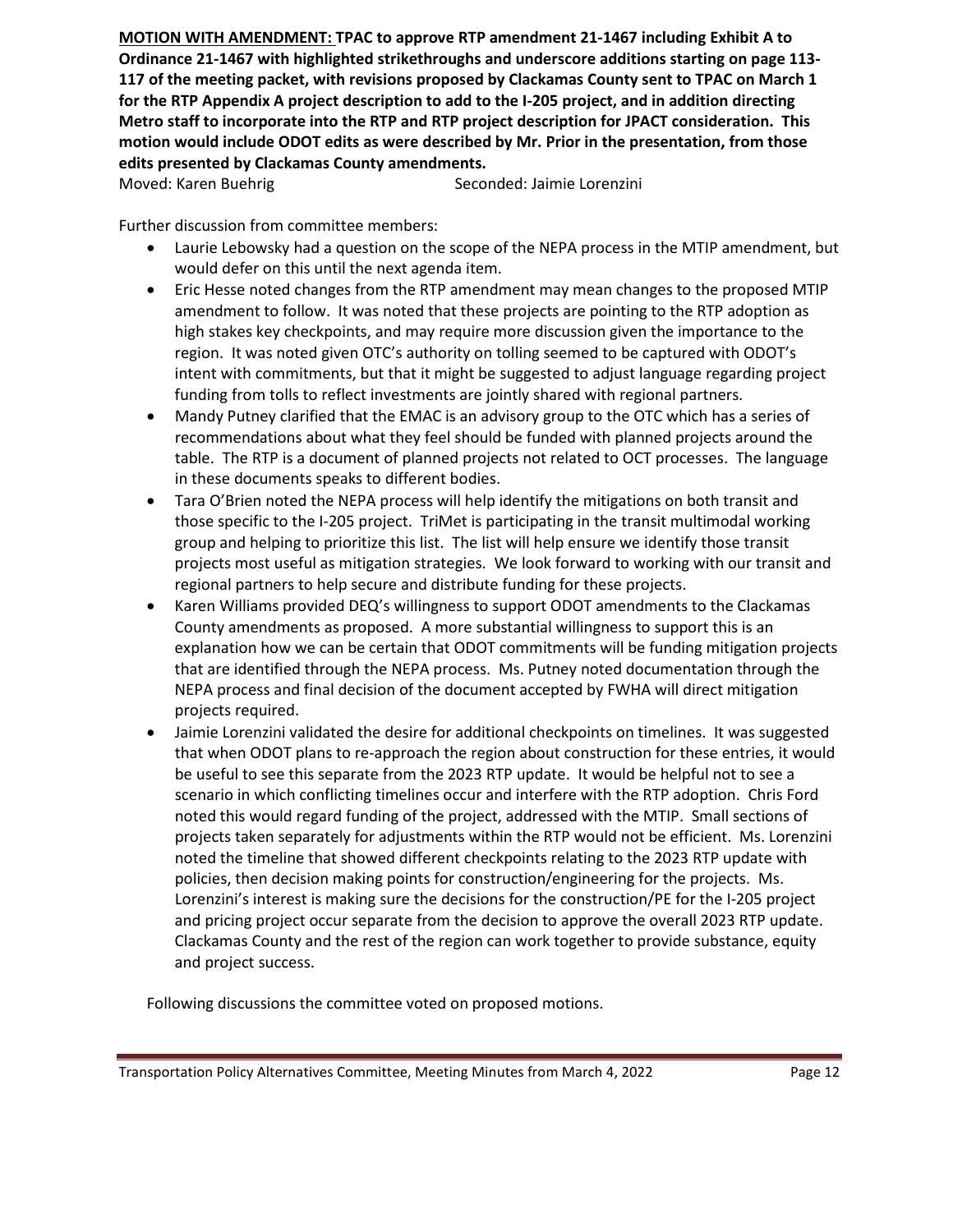#### **VOTE TO AMEND: Amendments proposed by Clackamas County and ODOT, as presented and reviewed by TPAC, to be added to the original motion.**

Those in favor: 12 Those opposed: 0 Those abstaining: 0

# **VOTE TO ADD AMENDMENTS FROM PREVIOUS VOTE TO THE ORIGINAL MOTION, STATED HERE:**

**TPAC to recommend Amendment 21-1467 to the 2018 Regional Transportation Plan (RTP) to include the preliminary engineering phase of the I-205 Toll Project, and to clarify the financial connection of the I-205 Toll Project to the I-205 Improvement Project (original staff recommendation), to include all prior approved amendments.**

Those in favor: 13 Those opposed: 0 Those abstaining: 0

### **Metropolitan Transportation Improvement Program (MTIP) Formal Amendment 21-5234, I-205 Toll**

**Project** (Ken Lobeck, Metro) Mr. Lobeck began the presentation by describing the proposed MTIP amendment that would add the preliminary engineering phase for ODOT's I-205 Tolling Project allowing NEPA and design activities to begin. The PE phase listed in the MTIP totaling \$27, 257,890 for FFY 2022. Per the previous TPAC action, the project will be included in and consistent with the current constrained Regional Transportation Plan. It also passes fiscal constraint review and proof of funding verification.

Ted Leybold added that with approval of the MTIP amendment motion, staff can make any technical corrections through the project description for the MTIP to be consistent with the project description just approved for the RTP. Edits and corrections can be made post motion. When approving the MTIP amendment motions can also include the proposed modified amendments by Clackamas County and ODOT.

Discussion from the committee:

- Laurie Lebowsky asked if it was possible to separate the NEPA process from the full preliminary engineering funding, to only approve the NEPA process. Mandy Putney noted it wasn't possible to separate the two. The toll gantry design is required as part of the NEPA activities, so that separating them is not an option. There will be another checkpoint before construction begins on the gantry.
- Jaimie Lorenzini asked for clarification on the connection between NEPA and design activities. Ms. Putney noted NEPA includes some preliminary planning of the gantry. Splitting them is not feasible in the development of funding and design. Mr. Leybold added that NEPA evaluates the environmental impacts of the project, and to understand the environmental impacts they need to understand the preliminary design of that project and how it might affect the environment.
- Eric Hesse noted another way of looking at this may be if the funding were not available and a delay was needed in the project. Ms. Putney noted it was uncertain how they would split the dollars. They are on track to make available the draft Environmental Assessment this summer, and if delayed they would not be allowed to meet the schedule.

Regarding the RTP and MTIP 2023 updates, were further anticipated amendments planned to bring in the construction dollars before the Dec. 2023 timeline. Mr. Leybold noted ODOT had not indicated funding amounts in the next phase of the project. Ms. Putney added ODOT will be putting out a new timeline when the OTC is requesting allocated funds, but the action today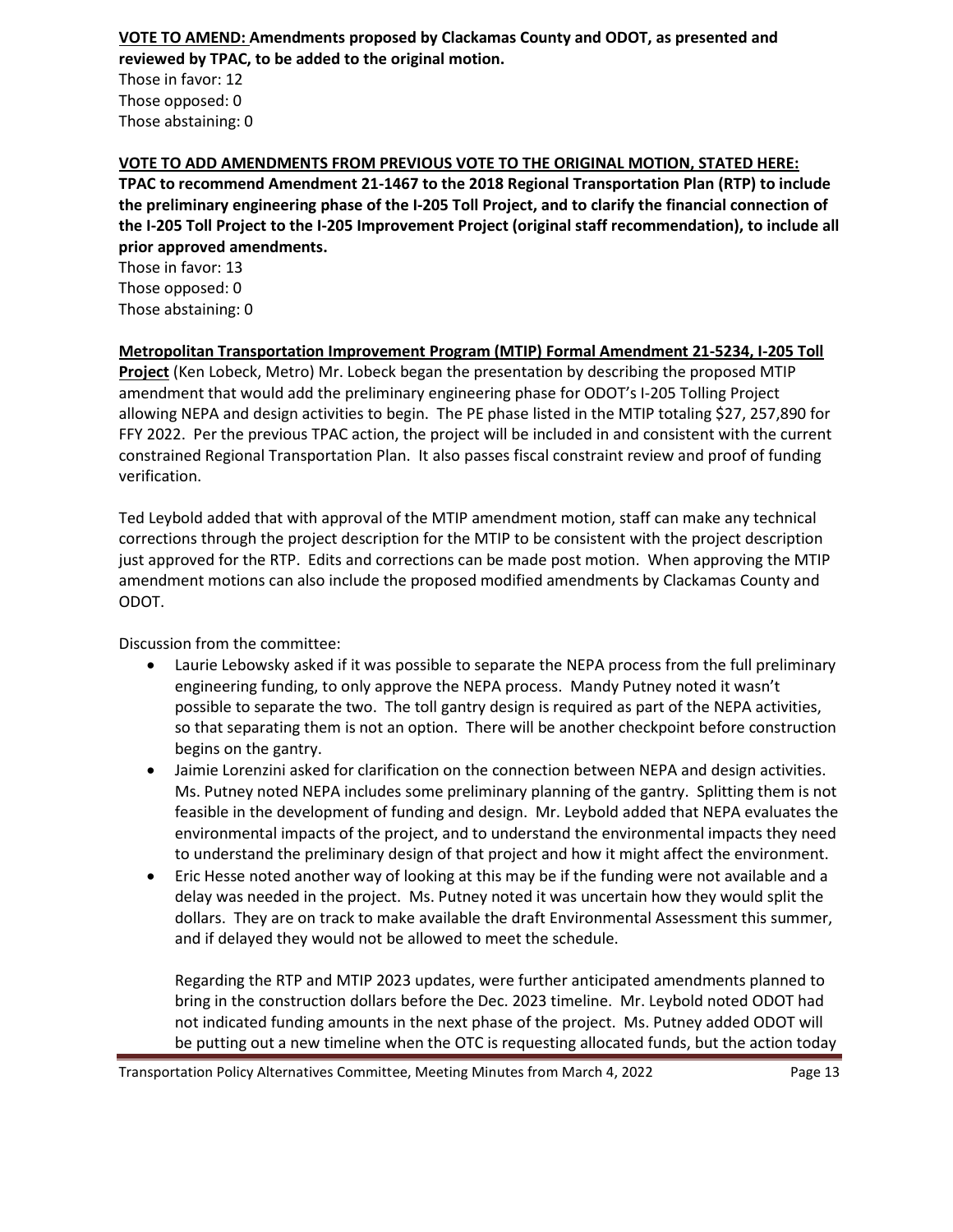is what is allocated for the NEPA and design activities described. Mr. Prior added the goal is having the MTIP update made before more amendments are known and required.

**MOTION: Provide an approval recommendation to JPACT for Metropolitan Transportation Improvement Program Resolution 21-5234 to add the full PE phase for the new I-205: OR213 - Stafford Rd Variable Rate Tolling Project, with updated materials from resolution references and necessary corrections provided by RTP Amendment 21-1467.** Moved: Chris Ford Seconded: Julia Hajduk

**MOTION: To amend the above stated motion that would reduce funds available through this amendment that reflect the removal of the gantry design so that it would not proceed right away. Moved:** Karen Buehrig **Seconded:** Jaimie Lorenzini

Comments from the committee:

- Karen Buehrig noted Clackamas County felt this was a very important issue so that answers to questions were answered through the NEPA process to understand the elements of design that occur and affects from the process. Noting tolling is a unique type of project, not just the installation of the gantry, and why this amendment was proposed for reducing the amount of funding to reflect the design work.
- Chris Ford noted a confusion regarding why we would consider removing part of the required design work that is needed as part of the NEPA process.
- Jaimie Lorenzini noted a point of view of this for a halfway check in point, where ODOT can came back to ask for the rest of the preliminary engineering funding. With this part of the NEPA process it gives us the opportunity to differentiate fears from facts, and believes ODOT can do this as part of the process.
- Karen Buehrig noted questions on what is being financed and the timeline that unfolds and different check in points. As understanding, ODOT expects to finish their NEPA document and have it finalized by the end of 2022. ODOT is not coming back for amendments and/or check ins with JPACT until the end of 2023. Where do the financing questions fall during that time, and where does that fall in the NEPA process and the preliminary design?
- Mandy Putney noted all jurisdictions will have many opportunities to participate in the NEPA process. ODOT is happy to come back as much as wanted for updates.
- Lewis Lem asked if ODOT could describe the stage of the design you are at now. Is there a specific federal or state requirement to complete some amount of the design before NEPA can be processed?
- Mandy Putney noted there isn't a specific amount of design needed in the NEPA process. We are not able to reach 100% design in preliminary engineering. We have to do the design during NEPA and it depends on specifics of every project.
- Laurie Lebowsky noted concern about hitting marks on projects. Is ODOT hitting their marks on this project? Washington State Dept. of Transportation believes they are.

#### *Restating the motion to amend the original motion:*

**MOTION: To amend the above (original) stated motion that would reduce funds available through this amendment that reflect the removal of the gantry design so that it would not proceed right away.**

| Moved: Karen Buehrig             | Seconded: Jaimie Lorenzini |                     |
|----------------------------------|----------------------------|---------------------|
| <b>ACTION: Those in favor: 2</b> | Those opposed: 10          | Those abstaining: 0 |
| <b>Motion failed.</b>            |                            |                     |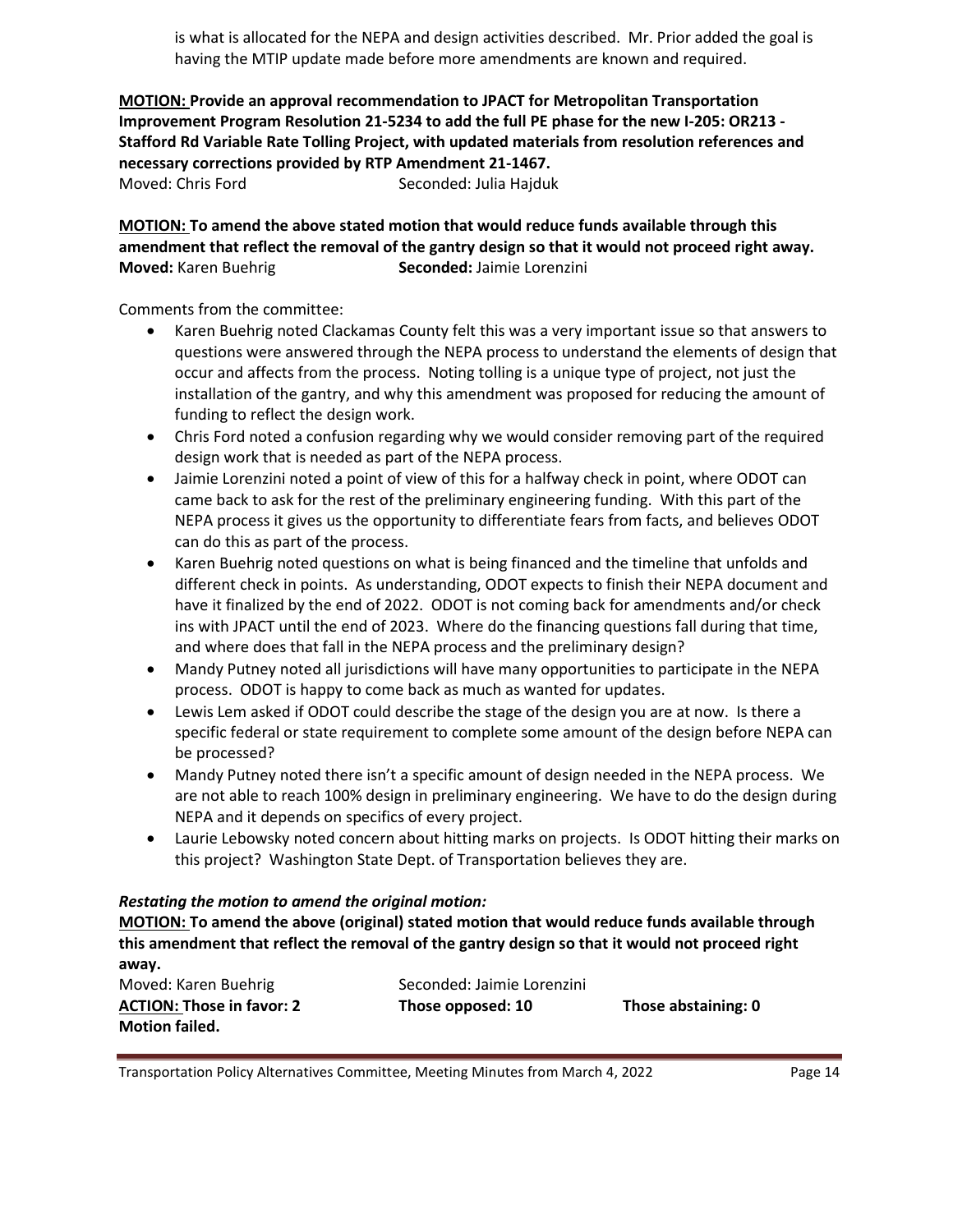#### *Restating the original motion:*

**MOTION: Provide an approval recommendation to JPACT for Metropolitan Transportation Improvement Program Resolution 21-5234 to add the full PE phase for the new I-205: OR213 - Stafford Rd Variable Rate Tolling Project, with updated materials from resolution references and necessary corrections provided by RTP Amendment 21-1467.**

**Moved:** Chris Ford **Seconded:** Julia Hajduk **ACTION: Those in favor: 10 Those opposed: 2 Those abstaining: 0 Motion is approved.**

**2023 Regional Transportation Plan (RTP) Draft Values and Outcomes, Work Plan and Engagement Plan Review and Discussion** (Kim Ellis & Molly Cooney-Mesker, Metro) *Agenda item was not presented at meeting due to limited time.*

**Draft 2022-2023 Unified Planning Work Program (UPWP) Review and Discussion** (John Mermin, Metro) *Agenda item was not presented at meeting due to limited time. It will be presented at the TPAC workshop on March 9, 2022.*

**Committee comments on creating a safe space at TPAC** (Chair Kloster) - No comments received.

Chair Kloster reminded the jurisdictions and agency members they were encouraged to send their individual comments on agenda items discussed directly to their JPACT representatives.

- Karen Williams wanted comments on the record in the context that DEQ struggled with support of the RTP and MTIP amendments, especially regarding the MTIP amendment because there was a relative substantial content item not included; the environmental assessment with technical content. DEQ continues to encourage ODOT to the greatest extent practical that this is in the June 2022 assessment with subsequent public forums to communicate about the air quality impacts of the I-205 improvements distinct from the impacts of the tolling project air quality impacts of the combined project in the interest of the public and public transparency communications so the public can judge the adequacy of the proposed mitigation strategies that come out of the NEPA process.
- Chris Deffebach confirmed the different amendments approved with supporting documents and attachments from this meeting would be posted on the TPAC website. These would added to the meeting packet, placed online. Chair Kloster confirmed Metro staff and attorneys would write a report from TPAC to JPACT on the amendments prior to the JPACT meeting on March 17 with all approved language edits and changes.

# **Adjournment**

There being no further business, meeting was adjourned by Chair Kloster at 12:10 p.m. Respectfully submitted,

Marie Miller, TPAC Recorder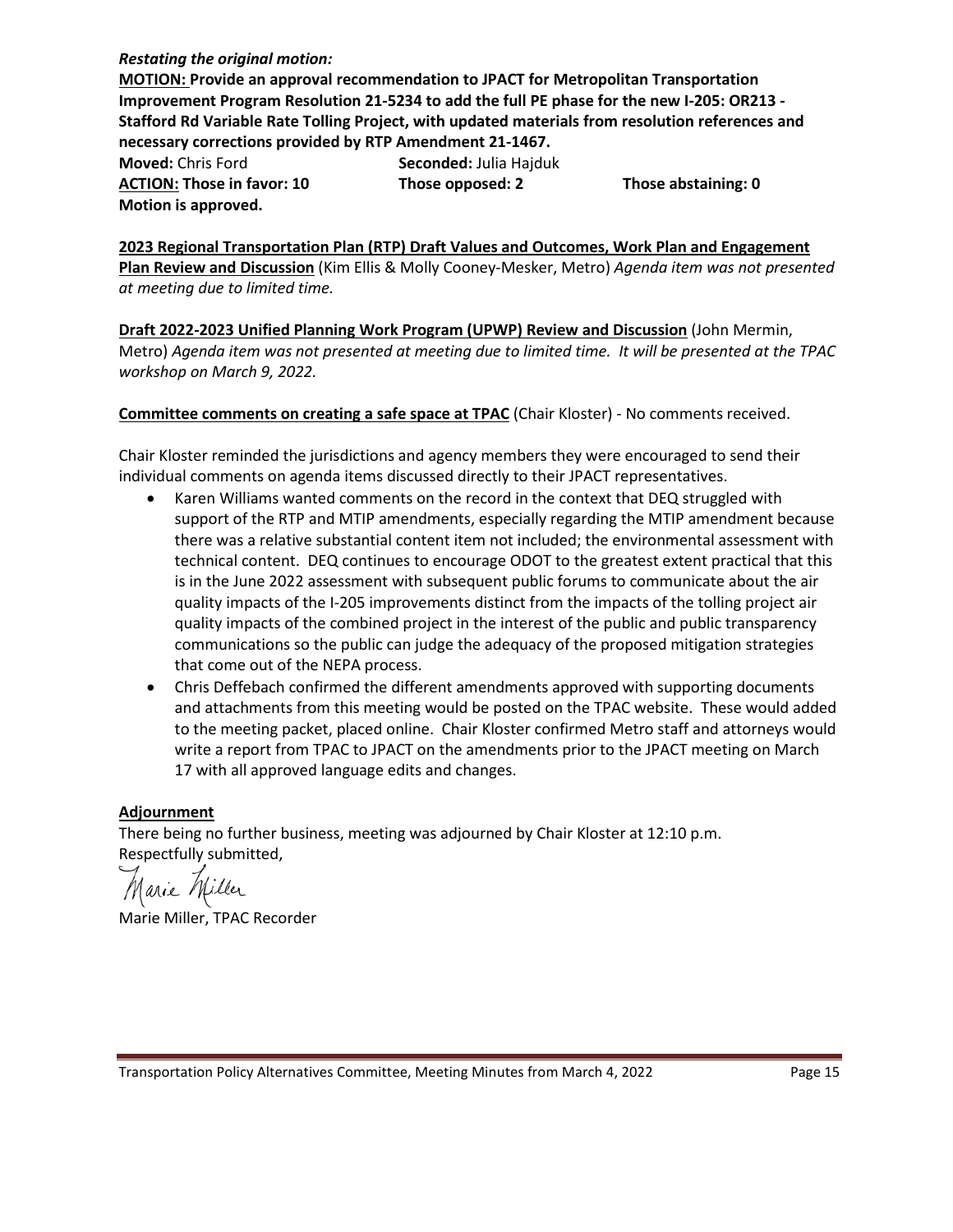| <b>Item</b>    | <b>DOCUMENT TYPE</b>     | <b>DOCUMENT</b><br><b>DATE</b> | <b>DOCUMENT DESCRIPTION</b>                                                                                                                                                                                                                                                                                                   | <b>DOCUMENT NO.</b> |
|----------------|--------------------------|--------------------------------|-------------------------------------------------------------------------------------------------------------------------------------------------------------------------------------------------------------------------------------------------------------------------------------------------------------------------------|---------------------|
| $\mathbf{1}$   | Agenda                   | 3/4/2022                       | 3/4/2022 TPAC Agenda                                                                                                                                                                                                                                                                                                          | 030422T-01          |
| $\overline{2}$ | <b>TPAC Work Program</b> | 2/25/2022                      | TPAC Work Program as of 2/25/2022                                                                                                                                                                                                                                                                                             | 030422T-02          |
| 3              | Memo                     | 2/23/2022                      | TO: TPAC and interested parties<br>From: Ken Lobeck, Funding Programs Lead<br>RE: TPAC Metropolitan Transportation Improvement<br>Program (MTIP) Monthly Submitted<br>Amendments the End of January to Mid-February 2022                                                                                                      | 030422T-03          |
| 4              | <b>Draft Minutes</b>     | 2/4/2022                       | Draft TPAC minutes from February 4, 2022                                                                                                                                                                                                                                                                                      | 030422T-04          |
| 5              | Resolution               | N/A                            | RESOLUTION NO. 22-5251 FOR THE PURPOSE OF<br>AMENDING EXISTING OR ADDING TO THE 2021-26<br>METROPOLITAN TRANSPORTATION IMPROVEMENT<br>PROGRAM (MTIP) NINE PROJECTS IN SUPPORT OF<br>COMPLETING VARIOUS FEDERAL PROJECT<br>DELIVERY REQUIREMENTS (MA22-09-MAR)                                                                 | 030422T-05          |
| 6              | Exhibit A                | N/A                            | Exhibit A to Resolution No. 22-5251                                                                                                                                                                                                                                                                                           | 030422T-06          |
| 7              | <b>Staff Report</b>      | 2/24/2022                      | TO: TPAC and Interested Parties<br>From: Ken Lobeck, Funding Programs Lead<br>RE: March 2022 MTIP Formal Amendment & Resolution<br>21-5251 Approval Request (Regular Bundle)                                                                                                                                                  | 030422T-07          |
| 8              | Ordinance                | N/A                            | ORDINANCE NO. 21-1467 FOR THE PURPOSE OF<br>AMENDING THE 2018 REGIONAL TRANSPORTATION PLAN<br>TO INCLUDE THE PRELIMINARY ENGINEERING PHASE OF<br>THE I-205 TOLL PROJECT, AND TO CLARIFY THE FINANCIAL<br>CONNECTION OF THE I-205 TOLL PROJECT TO THE I-205<br><b>IMPROVEMENT PROJECT</b>                                      | 030422T-08          |
| 9              | Exhibit A                | 2/8/2022                       | Exhibit A to Ordinance No. 21-1467<br>2018 REGIONAL TRANSPORTATION PLAN (RTP)<br><b>AMENDMENT</b>                                                                                                                                                                                                                             | 030422T-09          |
| 10             | Exhibit B                | N/A                            | Exhibit B to Ordinance No. 21-1467<br>Summary of Comments Received and Recommended<br>Actions                                                                                                                                                                                                                                 | 030422T-10          |
| 11             | <b>Staff Report</b>      | February 24,<br>2022           | STAFF REPORT IN CONSIDERATION OF ORDINANCE NO. 21-<br>1467 FOR THE PURPOSE OF AMENDING THE 2018<br>REGIONAL TRANSPORTATION PLAN TO INCLUDE THE<br>PRELIMINARY ENGINEERING PHASE OF THE I-205 TOLL<br>PROJECT, AND TO CLARIFY THE FINANCIAL CONNECTION<br>OF THE I-205 TOLL PROJECT TO THE I-205 IMPROVEMENT<br><b>PROJECT</b> | 030422T-11          |
| 12             | Attachment 1             | 2/9/2022                       | Attachment 1 to Staff Report to Ordinance No. 21-1467                                                                                                                                                                                                                                                                         | 030422T-12          |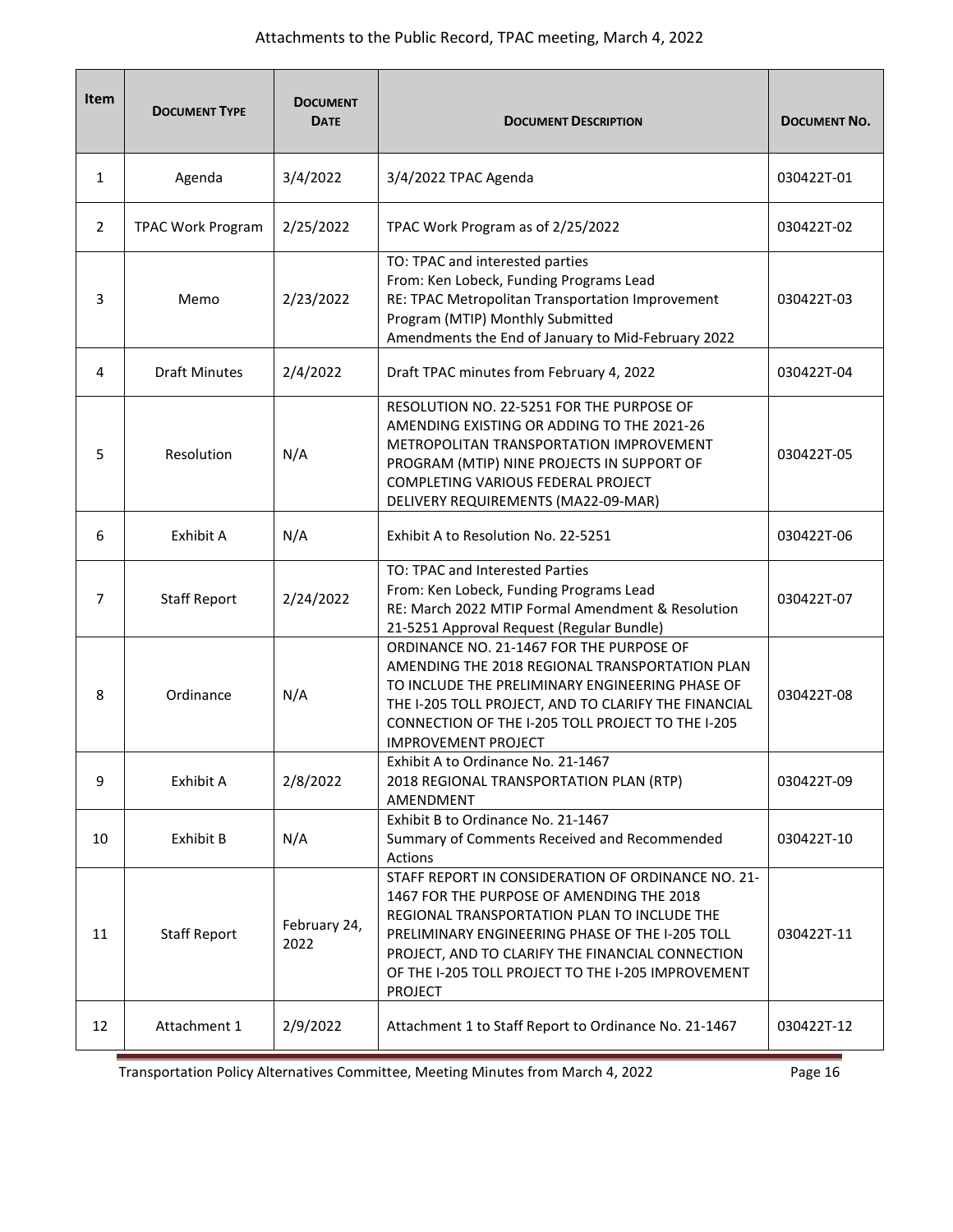| <b>Item</b> | <b>DOCUMENT TYPE</b>               | <b>DOCUMENT</b><br><b>DATE</b> | <b>DOCUMENT DESCRIPTION</b>                                                                                                        | <b>DOCUMENT NO.</b> |
|-------------|------------------------------------|--------------------------------|------------------------------------------------------------------------------------------------------------------------------------|---------------------|
| 13          | Attachment 2                       | September<br>22, 2021          | Attachment 2 to Staff Report to Ordinance No. 21-1467<br>I-205 Toll Project<br>Regional Transportation Plan Amendment              | 030422T-13          |
| 14          | Attachment 3                       | November<br>23, 2021           | Attachment 3 to Staff Report to Ordinance No. 21-1467<br>I-205 Toll Project<br>RTP Amendment Public Comment Report                 | 030422T-14          |
| 15          | Attachment 4                       | February 18,<br>2022           | Attachment 4 to Staff Report to Ordinance No. 21-1467<br>Metro Staff Summary of 2/17/22 JPACT Comments on I-<br>205 Toll Project   | 030422T-15          |
| 16          | Handout                            | N/A                            | Oregon Toll Program: I-205 Toll Project RTP Amendment<br>ACTIONS TO ADDRESS TOP PORTLAND REGIONAL<br><b>CONCERNS</b>               | 030422T-16          |
| 17          | <b>APPENDIX A.1.</b>               | N/A                            | APPENDIX A.1. JPACT REQUESTS AND RESPONSES                                                                                         | 030422T-17          |
| 18          | APPENDIX A.2.                      | N/A                            | APPENDIX A.2. PORTLAND METRO AREA POLICY MAKER<br>AND STAKEHOLDER INVOLVEMENT                                                      | 030422T-18          |
| 19          | <b>APPENDIX B.</b>                 | N/A                            | APPENDIX B. REGIONAL MODELING GROUP                                                                                                | 030422T-19          |
| 20          | APPENDIX C.                        | N/A                            | APPENDIX C. OTC CORE PROJECTS ROADMAP                                                                                              | 030422T-20          |
| 21          | APPENDIX D.1.                      | N/A                            | APPENDIX D.1. LOW-INCOME TOLL POLICY REPORT<br><b>OVERVIEW</b>                                                                     | 030422T-21          |
| 22          | APPENDIX D.2.                      | N/A                            | APPENDIX D.2. EQUITY FRAMEWORK                                                                                                     | 030422T-22          |
| 23          | APPENDIX D.3.                      | November<br>21, 2021           | APPENDIX D.3. EMAC DRAFT FOUNDATIONAL PRINCIPLES                                                                                   | 030422T-23          |
| 24          | APPENDIX D.4.                      | <b>NA</b>                      | APPENDIX D.4. EMAC GAME PLAN.                                                                                                      | 030422T-24          |
| 25          | APPENDIX E.                        | N/A                            | APPENDIX E. TRANSIT/MULTIMODAL WORKING GROUP<br>(TMWG)                                                                             | 030422T-25          |
| 26          | APPENDIX F.1.                      | N/A                            | APPENDIX F.1. OTC LETTER TO JPACT                                                                                                  | 030422T-26          |
| 27          | APPENDIX F.2.                      | N/A                            | APPENDIX F.2. TOLLING TIMELINE                                                                                                     | 030422T-27          |
| 28          | APPENDIX F.3.                      | N/A                            | APPENDIX F.3. ILLUSTRATIVE COMPARISON OF I-205<br><b>IMPROVEMENTS PHASE 1A COSTS TO EXISTING</b><br>AND FUTURE FUNDING ALLOCATIONS | 030422T-28          |
| 29          | <b>Discussion Draft</b><br>Handout | 2/24/2022                      | DISCUSSION DRAFT: 2/24/2022<br>I-205 Toll Project:<br>Commitments for ODOT and Portland Regional Partners                          | 030422T-29          |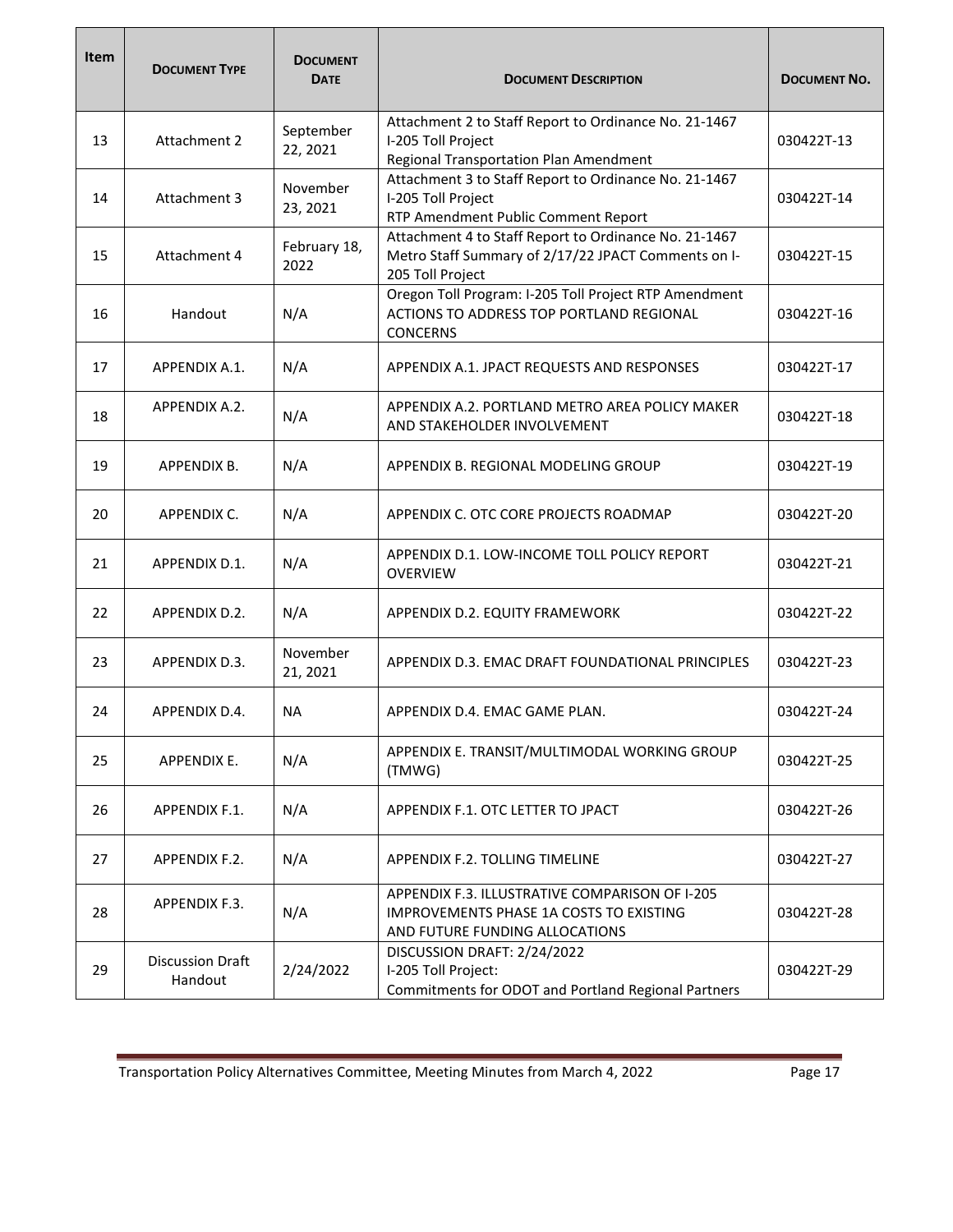| <b>Item</b> | <b>DOCUMENT TYPE</b> | <b>DOCUMENT</b><br><b>DATE</b> | <b>DOCUMENT DESCRIPTION</b>                                                                                                                                                                                                                                               | <b>DOCUMENT NO.</b> |
|-------------|----------------------|--------------------------------|---------------------------------------------------------------------------------------------------------------------------------------------------------------------------------------------------------------------------------------------------------------------------|---------------------|
| 30          | Resolution           | N/A                            | RESOLUTION NO. 21-5234 FOR THE PURPOSE OF<br>AMENDING THE 2021-26 METROPOLITAN<br>TRANSPORTATION IMPROVEMENT PROGRAM (MTIP) TO<br>ADD THE PRELIMINARY ENGINEERING PHASE FOR ODOT'S<br>I-205 TOLLING PROJECT ALLOWING NEPA AND<br>DESIGN ACTIVITIES TO BEGIN (FB22-06-FEB) | 030422T-30          |
| 31          | Exhibit A            | N/A                            | Exhibit A to Resolution 21-5234                                                                                                                                                                                                                                           | 030422T-31          |
| 32          | <b>Staff Report</b>  | January 25,<br>2022            | TO: TPAC and interested parties<br>From: Ken Lobeck, Funding Programs Lead<br>RE: February 2022 MTIP Formal Amendment & Resolution<br>21-5234 Approval Request                                                                                                            | 030422T-32          |
| 33          | Attachment 1         | July 5, 2018                   | Attachment 1: Final PAC Recommendations to OTC<br>Portland Metro Area Value Pricing Feasibility Analysis                                                                                                                                                                  | 030422T-33          |
| 34          | Attachment 2         | N/A                            | Attachment 2: Regional Mobility Pricing Project Draft<br>Purpose and Need Statement                                                                                                                                                                                       | 030422T-34          |
| 35          | Attachment 3         | N/A                            | Attachment 3: OTC August 16 2018 Action                                                                                                                                                                                                                                   | 030422T-35          |
| 36          | Attachment 4         | N/A                            | Attachment 4: FHWA Reply Letter                                                                                                                                                                                                                                           | 030422T-36          |
| 37          | Attachment 5         | 12/19/21                       | Attachment 5: ODOT Tolling Program Adjustments                                                                                                                                                                                                                            | 030422T-37          |
| 38          | Attachment 6         | N/A                            | Attachment 6: ODOT I-205 Tolling Project Scope Elements                                                                                                                                                                                                                   | 030422T-38          |
| 39          | Memo                 | 2/25/2022                      | TO: TPAC and Interested parties<br>From: Kim Ellis, RTP Project Manager<br>Molly Cooney-Mesker, RTP Engagement and<br><b>Communications Lead</b><br>RE: 2023 Regional Transportation Plan (RTP) - Values and<br>Outcomes, Key Tasks and Engagement                        | 030422T-39          |
| 40          | Attachment 1         | 2/7/22                         | Attachment 1: Overview of Key Tasks and Areas of Focus<br>for 2023 Regional Transportation Plan Update                                                                                                                                                                    | 030422T-40          |
| 41          | Attachment 2         | 2/25/2022                      | Attachment 2: 2023 Regional Transportation Plan Update<br>Public Engagement Plan - DRAFT                                                                                                                                                                                  | 030422T-41          |
| 42          | Attachment 3         | 2/7/2022                       | Attachment 3: DRAFT Values and Outcomes for the 2023<br>Regional Transportation Plan                                                                                                                                                                                      | 030422T-42          |
| 43          | Attachment 4         | N/A                            | Attachment 4: Community leaders' forum summary   Nov.<br>17, 2021                                                                                                                                                                                                         | 030422T-43          |
| 44          | Attachment 5         | February 2,<br>2022            | Attachment 5: 2023 Regional Transportation Plan scoping<br>Summary of stakeholder interviews                                                                                                                                                                              | 030422T-44          |